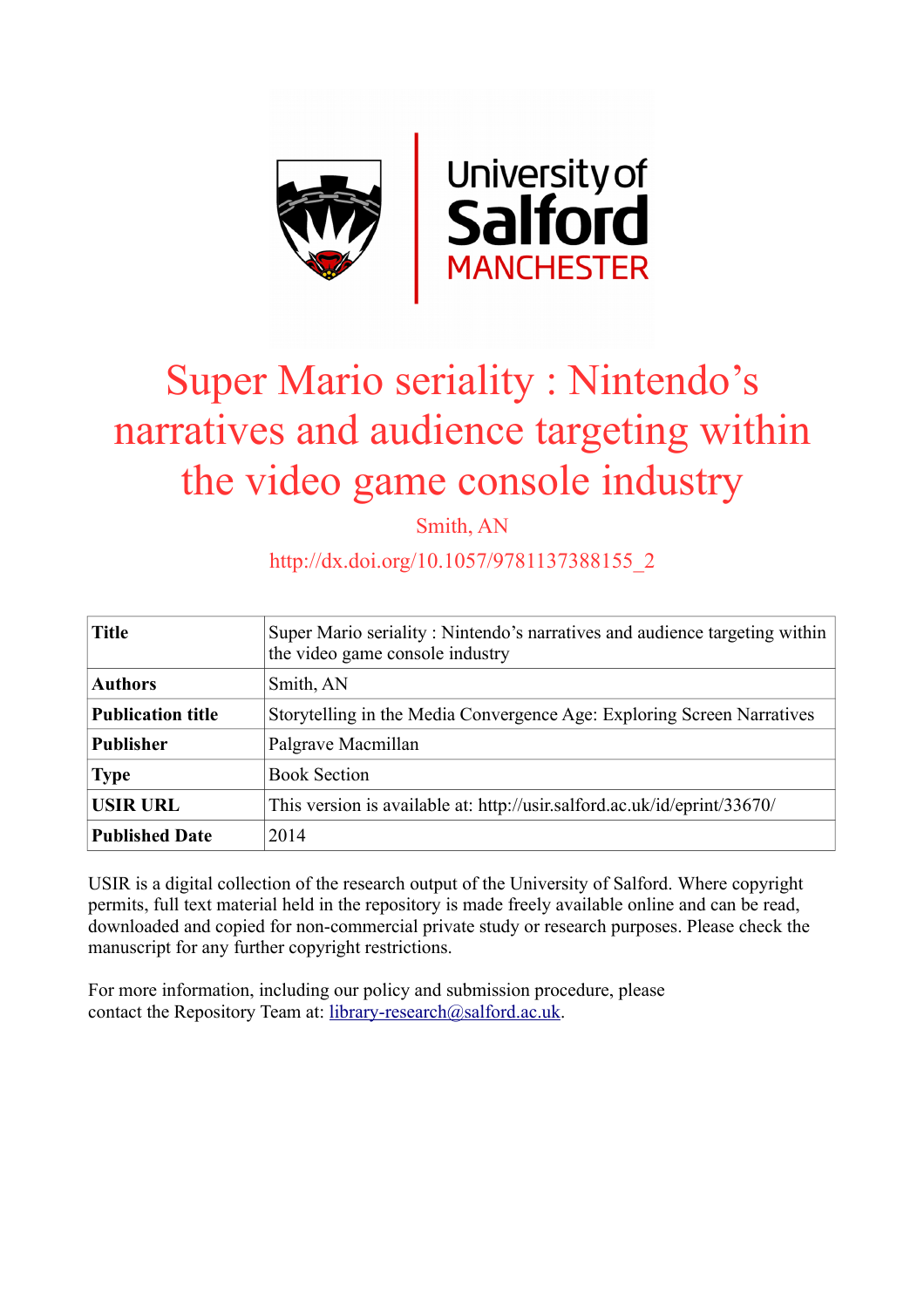# *Super Mario* **Seriality: Nintendo's Narratives and Audience Targeting within the Video Game Console Industry**

# **Anthony N. Smith**

At the conclusion of *Super Mario Bros.* (1986), the archetypal side-scrolling platform game, the player-character Mario confronts his arch-nemesis Bowser for the first time. The demonic monster Bowser – King of the Koopa – awaits Mario upon a drawbridge spanning a lava sea. The player's game-long narrative goal is Mario's freeing of Princess Peach by defeating Bowser, her captor;<sup>1</sup> the player must guide Mario beneath the Koopa King, who hops up and down hurling axes, having him then leap upon a larger glowing axe hovering at the opposite end of the drawbridge. Successful completion of this task results in the disintegration of the drawbridge and Bowser's descent into the lava below upon which Mario enters an adjacent room where Peach awaits. Screen text conveys her highness' gratitude – 'Thank you Mario!', confirming that the hero's 'quest is over'.

The Kyoto-based company Nintendo developed *Super Mario Bros.* for its first home video game console, the Nintendo Family Computer, released in Japan in 1983 and rebranded and launched in the West as the Nintendo Entertainment System (NES) in 1985. The company has developed further *Super Mario* games on each of its subsequent home and handheld video game hardware platforms. One of many such games is *New Super Mario Bros. Wii* (2009), developed for the Nintendo Wii (the company's fifth generation home console, which launched worldwide in 2006). The game not only reprises the two-dimensional side-scrolling platform-game formula of *Super Mario Bros.*, like many other *Super Mario* games, it also appropriates the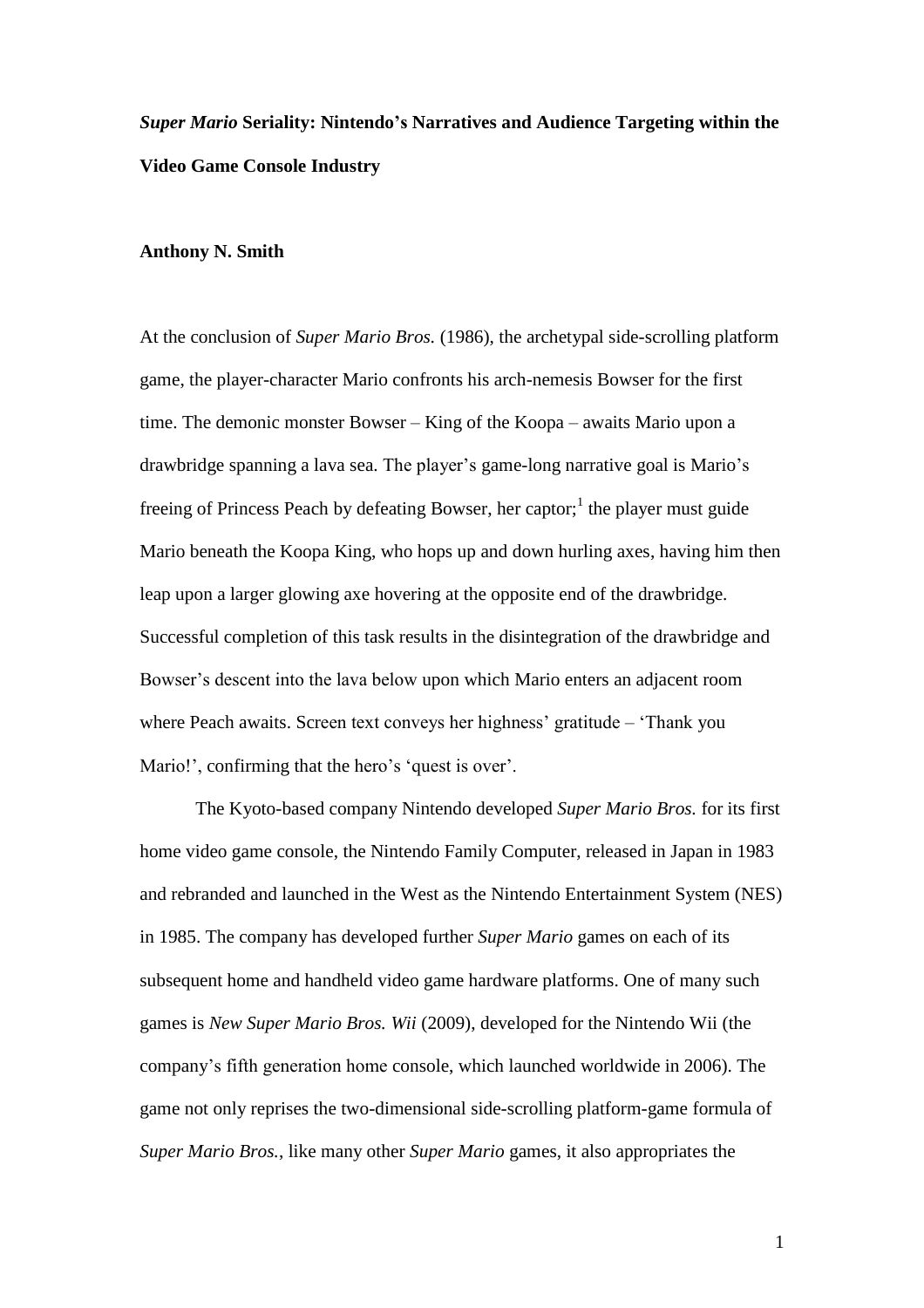specific narrative goal of the original game, Mario's rescue of Peach. Additionally, *New Super Mario Bros. Wii* closely replicates many more specific narrative details from the original game, including its final showdown scenario between Mario and Bowser. Following the template established by the original game, the Koopa King awaits the player character at the far side of a lava-spanning bridge; again, the player must guide Mario beneath the bounding Bowser, dodging the latter's deadly projectiles (this time, fireballs), and have Mario jump upon a large button (which has replaced the glowing axe) that collapses the bridge, sending Bowser hurtling below.

But on this occasion the quest *isn't* over. The awaiting princess is revealed as an imposter, not Peach but rather a Magikoopa – a sorcerer servant of Bowser – adorned in blonde wig and the princess's trademark pink dress. The Magikoopa sprinkles mystical dust over the lava into which its master fell, causing Bowser – now at least twenty times his previous size – to rise from the fire. To free the genuine Peach, the player must navigate Mario across a set of moving platforms, with a marauding Bowser in hot pursuit, towards a second button, which – once pressed – collapses the lava sea floor beneath Bowser's feet.

*New Super Mario Bros. Wii*'s replication *and* variation of narrative content from the initial entry in the *Super Mario* series of games dovetails neatly with Nintendo's broad industrial goals in recent years, specifically its audience-targeting strategies. As I go on to detail, the company has, from the mid-2000s onwards, aimed to attract a wide audience of both children and adults new to console gaming, while simultaneously appealing to dedicated video game consumers (so called "hardcore" gamers). <sup>2</sup> *New Super Mario Bros. Wii*'s reprisal of the basic narrative formula from the original *Super Mario Bros.* is appropriate for new gamers, as it offers a discrete and coherent narrative experience (Bowser kidnaps Peach, Mario rescues her). Yet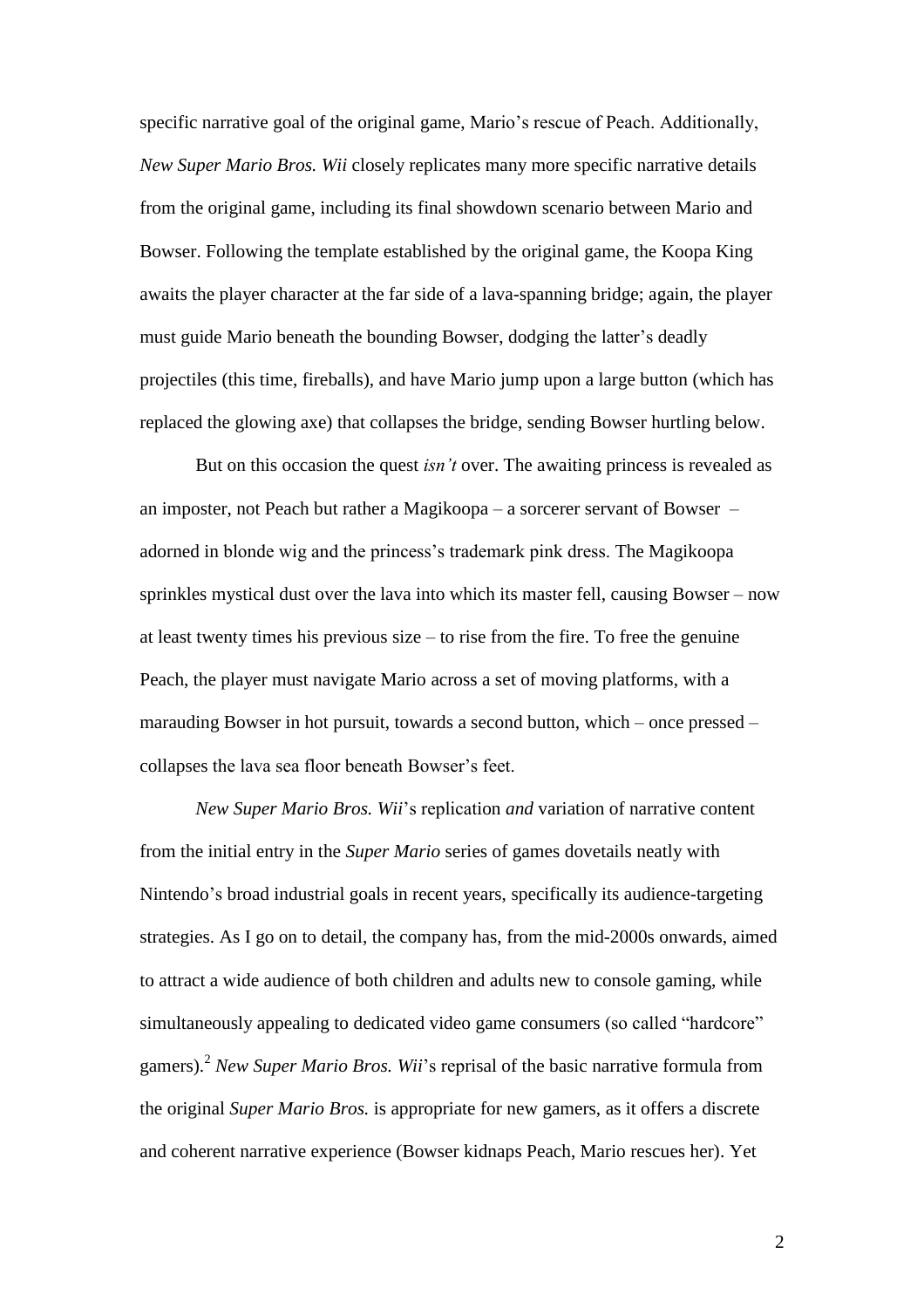*New Super Mario Bros. Wii*'s playful variations on narrative elements previously established within the series, such as its reworking of the original Mario-Bowser showdown, has the potential to surprise and delight dedicated players familiar with prior *Super Mario* games.<sup>3</sup> This chapter explores further the connections between Nintendo's video game narratives and audience targeting aims. It details in particular how a specific mode of serial storytelling, emerging from Nintendo's engagement with its back catalogue of games and ongoing innovation in video game technologies, serves to target these two distinct audience segments.

This chapter contributes to the games studies literature concerning the unique ways in which video games convey narratives, which I define as storyworlds – that is, spatio-temporal models of story that incorporate characters, props, actions and settings – and their presentations.<sup>4</sup> As such studies make clear, video games are, at the level of textual artefact, not narrative objects per se, but rather interactive systems that facilitate the emergence of fictional narrative through the playing of games; controlling characters and props, players instigate actions within settings, and from this process video game storyworlds are conveyed via screens.<sup>5</sup> Although important, this work typically neglects the industrial circumstances that inform video game narratives. These studies therefore usefully articulate how fictional narratives emerge from video games, but fail to account for interplay of creativity, industry and technology that contribute to their formations. Taking an 'historical poetics' approach that links storytelling strategies to their conditions of production and circulation, this chapter accounts for the ways in which a significant industrial practice – namely, audience targeting – can inform narrative.<sup>6</sup> Combining evidence of production – in the form of insights from Nintendo personnel – with narratalogical analyses of the company's games, the chapter explores the ways in which Nintendo narratives are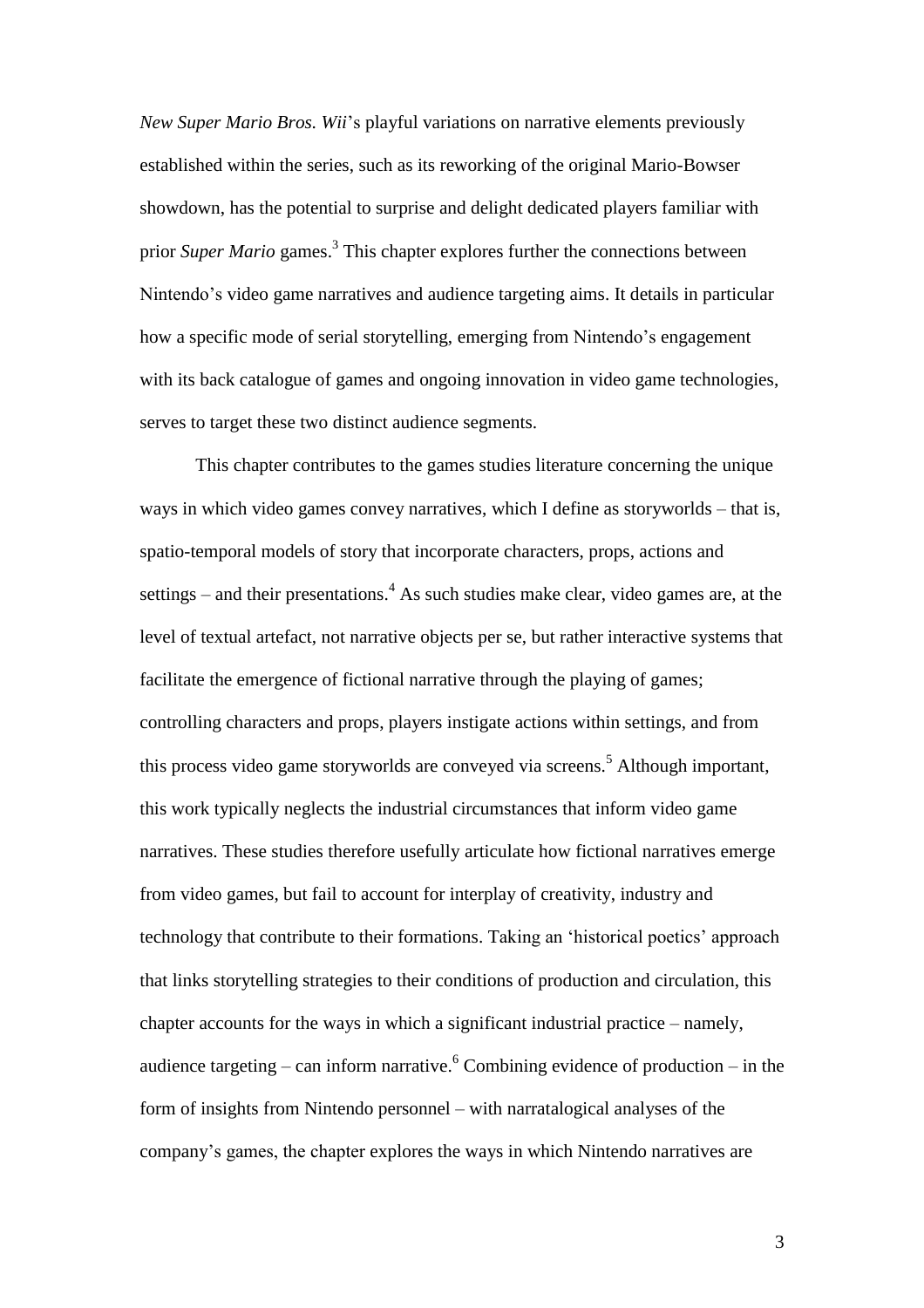configured to meet the requirements of both new and experienced gamers. To contextualise this case study, the chapter first establishes the specific industrial conditions for the recent development of Nintendo's software.

# **Nintendo narrative contexts**

Nintendo operates within the video game console market, a specific sector of the video game industry concerned with the production, distribution and consumption of games intended for the home and portable console hardware devices currently manufactured by the oligopoly of Sony, Microsoft and Nintendo. The institutions that typically drive video game development in this sector can be divided into three distinct categories: the development studios (that create video games in code form), publishers (that often fund development studios, as well as manufacture, market and distribute the hard copies of video games) and the console hardware manufacturers (that build, market and distribute video game platforms). Publishers and development studios most typically operate separately from hardware manufacturers, releasing "third-party" games for hardware manufacturers' platforms (and paying licence fees to the hardware manufacturers on the basis of game sales). But it is, in addition, common practice for a given hardware manufacturer to seek market differentiation by developing and publishing its own "first party" games exclusively for its own platforms.<sup>7</sup> Understanding the contexts of Nintendo's video game narratives, requires understanding the company's wider goals and strategies for the hardware for which it designs its games.

In the mid-2000s, Nintendo's wanted to regain the home-console hardware market share it had conceded to Sony and Microsoft over the previous years. Nintendo had been, with the NES and its successor – the Super Nintendo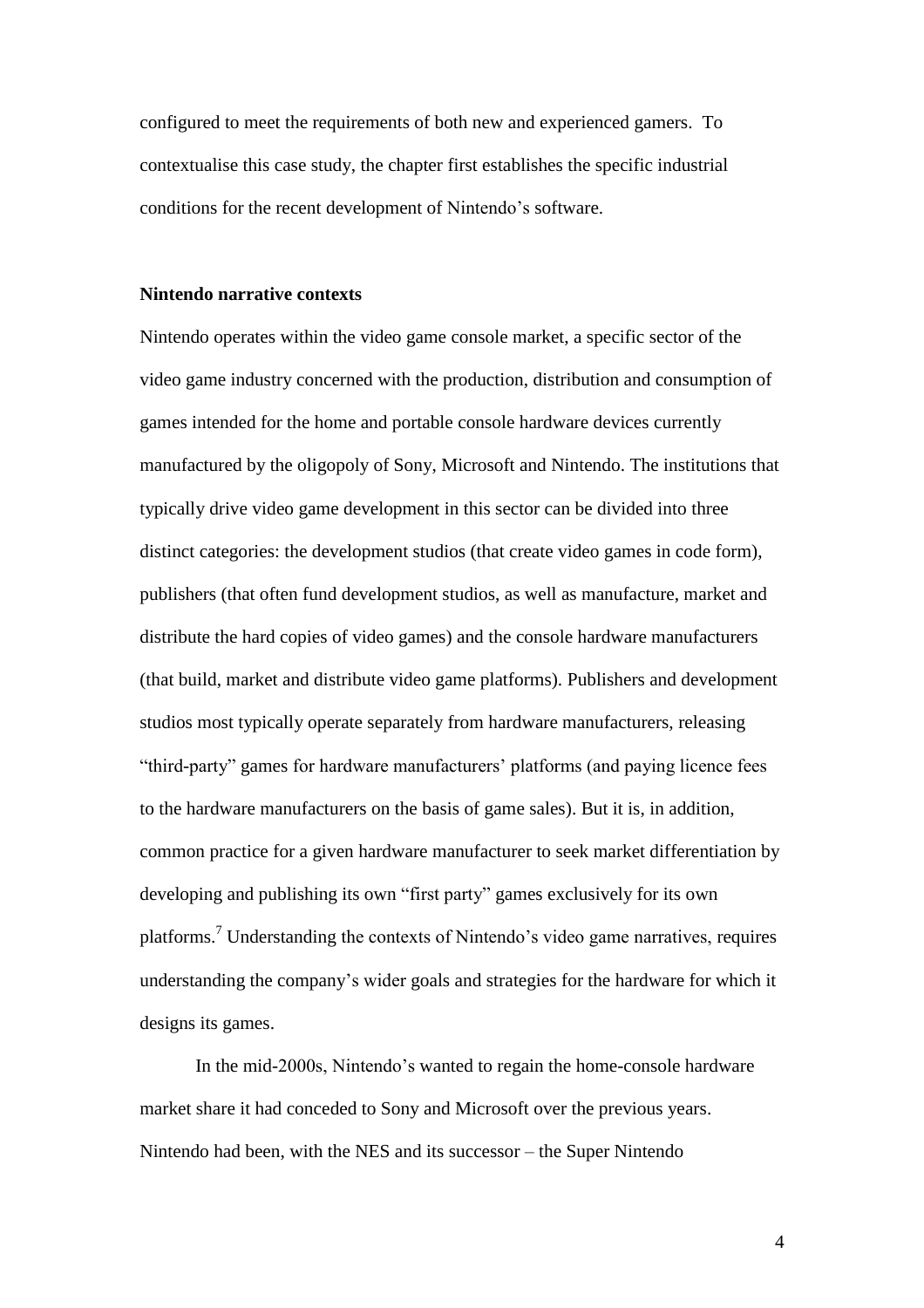Entertainment System (SNES), dominant within this market in the late mid-to-late 1980s and early 1990s (over its chief rival Sega).<sup>8</sup> But competition from Sony (which entered this market in 1994 with the PlayStation) and Microsoft (whose first console, the Xbox, was released in 2001) led to a decline in Nintendo's share. <sup>9</sup> By the early 2000s, Nintendo had descended into third place in terms of home console market share (behind Sony and Microsoft) due to the poor sales of its fourth home hardware device, the Nintendo GameCube (released in 2001).<sup>10</sup>

Nintendo responded to the competition by reconfiguring its audience-targeting strategies for both its hardware and software. Part of Sony and Microsoft's success had been built on targeting teenage and adult gamers with "mature" narrative content, such as the third party series *Grand Theft Auto*, with its violence and lawlessness, and Microsoft's first-party series *Halo*, a militaristic science fiction saga. As Nintendo company president Satoru Iwata admitted in 2002, there was a widespread perception that Nintendo and its content was heavily skewed towards a pre-teen demographic in comparison to its rivals.<sup>11</sup> The company needed to change this perception in order to increase the consumption of its hardware (and thus software) by appealing more successfully to a teenage and adult audience.<sup>12</sup> But rather than focusing exclusively on those "hardcore" consumers who had gravitated towards rival hardware, Nintendo instead prioritised a potentially far wider audience of adult gamers who might not purchase consoles because of their associations with young men and/or typically high levels of game difficulty.<sup>13</sup> This broad target group included female gamers and older players, two demographics that console manufacturers and console game publishers have often neglected to address.<sup>14</sup>

To this end Nintendo conceived of two new hardware systems – the DS handheld console (released in 2004), and the Wii home console (released in 2006) –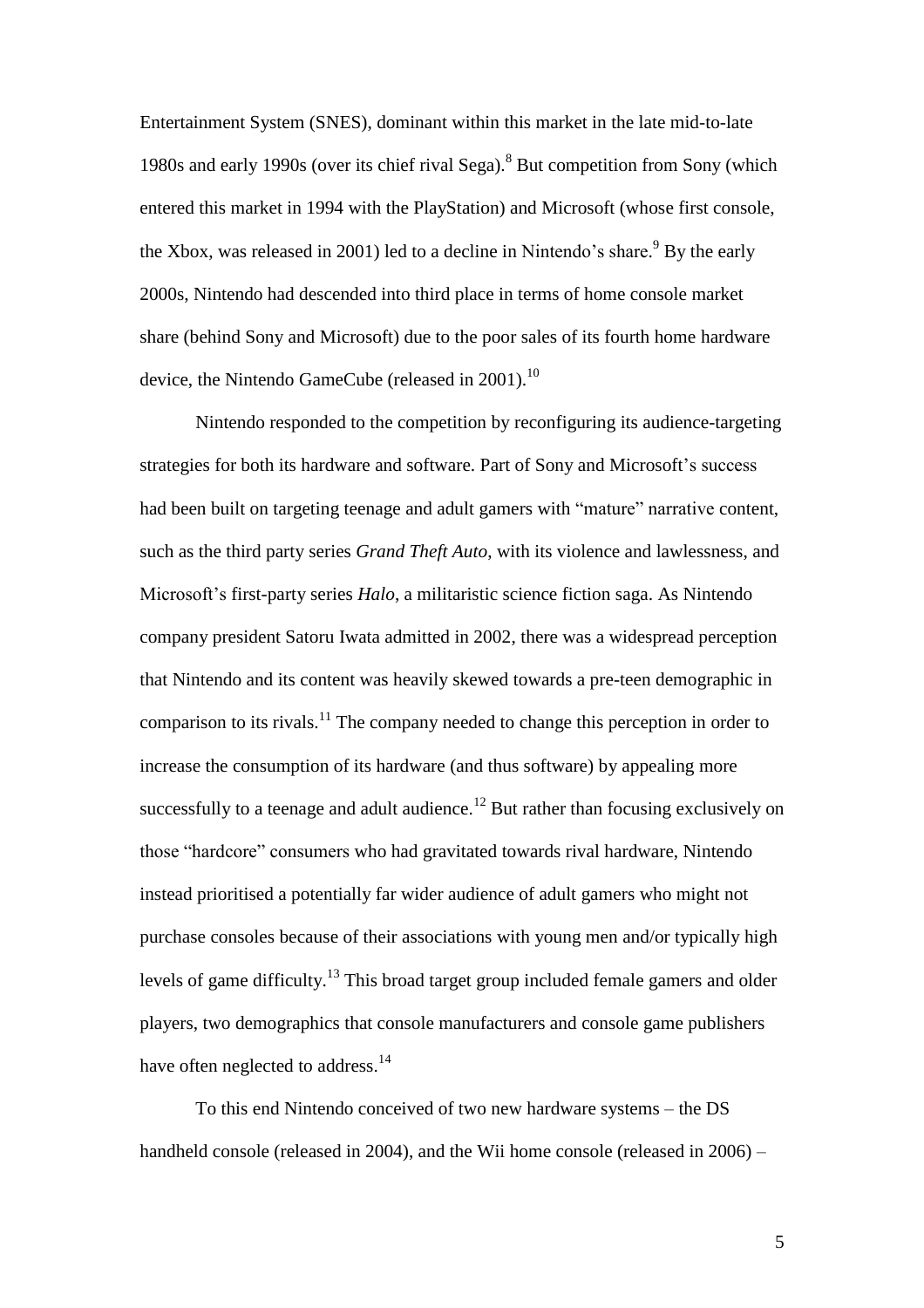that would enable the company to distinguish itself from its competitors and simultaneously appeal to non-traditional gamers. The contrast in console user inputs between Nintendo and its competitors most obviously illustrates this point. User inputs have generally become progressively more complex and prohibitive since the days of the NES, with Sony and Microsoft console controllers each incorporating two thumb sticks and a myriad of buttons. But the DS and Wii each possess a highly intuitive and accessible mode of input; the former via a touch screen, the latter via motion control.<sup>15</sup>

Just as the Wii and DS systems were configured for a target audience of nontraditional gamers, so too were many of the first party games that Nintendo developed for the system. *Wii Fit* (2007), which requires the player to carry out light physical activities while standing upon the Wii Balance Board motion-sensor device, is one such title. As Steven E. Jones and George K. Thiruvathukal observe, the game's goal of health improvement (which challenges common perceptions of video games being unhealthy) was specifically conceived for and marketed towards women who might be averse to traditional "hardcore" console games.<sup>16</sup> But, while developing new titles tailor-made for a non-traditional gamer audience, the company has also maintained its constituency of "hardcore" gamers by consistently producing its more traditional content, chiefly in the form of new instalments for such long-running series as *Super Mario* and *The Legend of Zelda*. <sup>17</sup> As Iwata acknowledged, while Nintendo's 'primary goal' became the 'expansion of the gamer population' through appeals to non-traditional gaming audiences, the company nevertheless remained committed to developing 'the games most enjoyed by our core fans'.<sup>18</sup>

Yet, reflecting Nintendo's broader industrial goals from the mid-2000s onward, developers have been motivated to ensure that these more conventional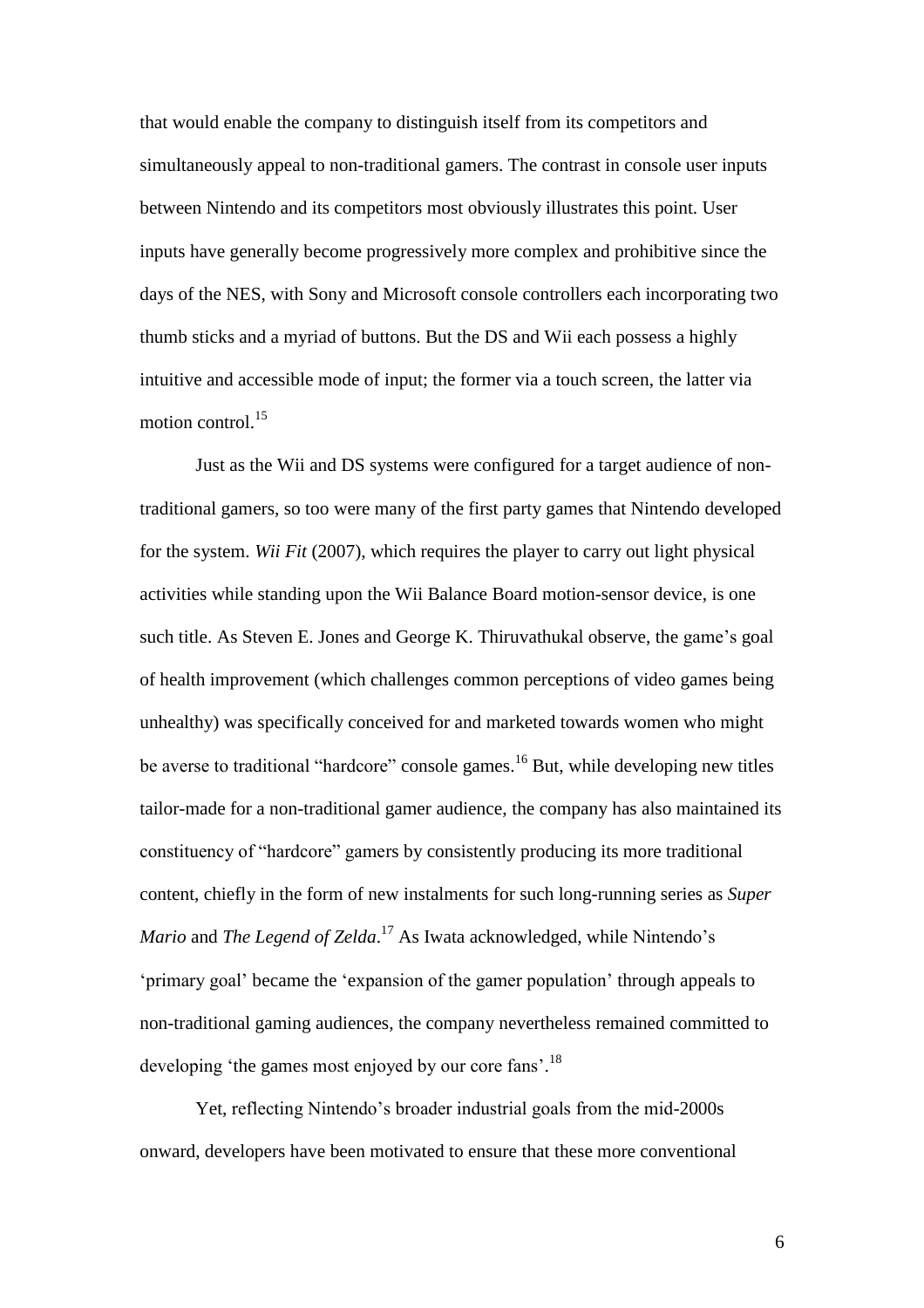games are also accessible to non-traditional gamers. Approaches to user input in the development of *Super Mario Galaxy* (2007), a three-dimensional platforming game produced for the Wii by Nintendo's in-house development group, the Entertainment & Analysis Division (EAD), illustrates this.<sup>19</sup> As the game's director Takao Shimizu notes, the company's aims since the release of the DS and Wii 'to make games that can be enjoyed by anyone, from the age of 5 to 95', drove his team to 'make *Super Mario Galaxy* a game that can be enjoyed by anyone as well'.<sup>20</sup> To this end. EAD opted, for example, to limit the amount of different buttons that the player is required to press so as to have Mario perform actions in the game.<sup>21</sup> With the input configuration for the earlier *Super Mario Sunshine* (2002), which was developed for the GameCube, four distinct Mario actions are mapped on to four different buttons. With the input configuration of *Super Mario Galaxy*, however, two actions (jump and crouch) are mapped onto two buttons. Yet *Super Mario Galaxy* players can have Mario perform additional actions via motion control functionality – a slight waggle of the Wii Remote controller, for example, prompts Mario to spin in midair; according to Shimizu, this control scheme ensures that game play is 'more intuitive, even for those people who usually don't play video games'.<sup>22</sup>

This example of *Super Mario Galaxy* indicates how the development of Nintendo's first-party games in the Wii/DS era reflected the company's targeting of two distinct audience constituencies. Nintendo's development of a three-dimensional platforming game (a genre that the company had helped pioneer with its *Super Mario 64* [1996]) is aimed at dedicated gamers but the efforts to reduce the complexity of the control scheme targets a wider audience of players lacking experience with such challenging games. Having established the importance of hardware to Nintendo's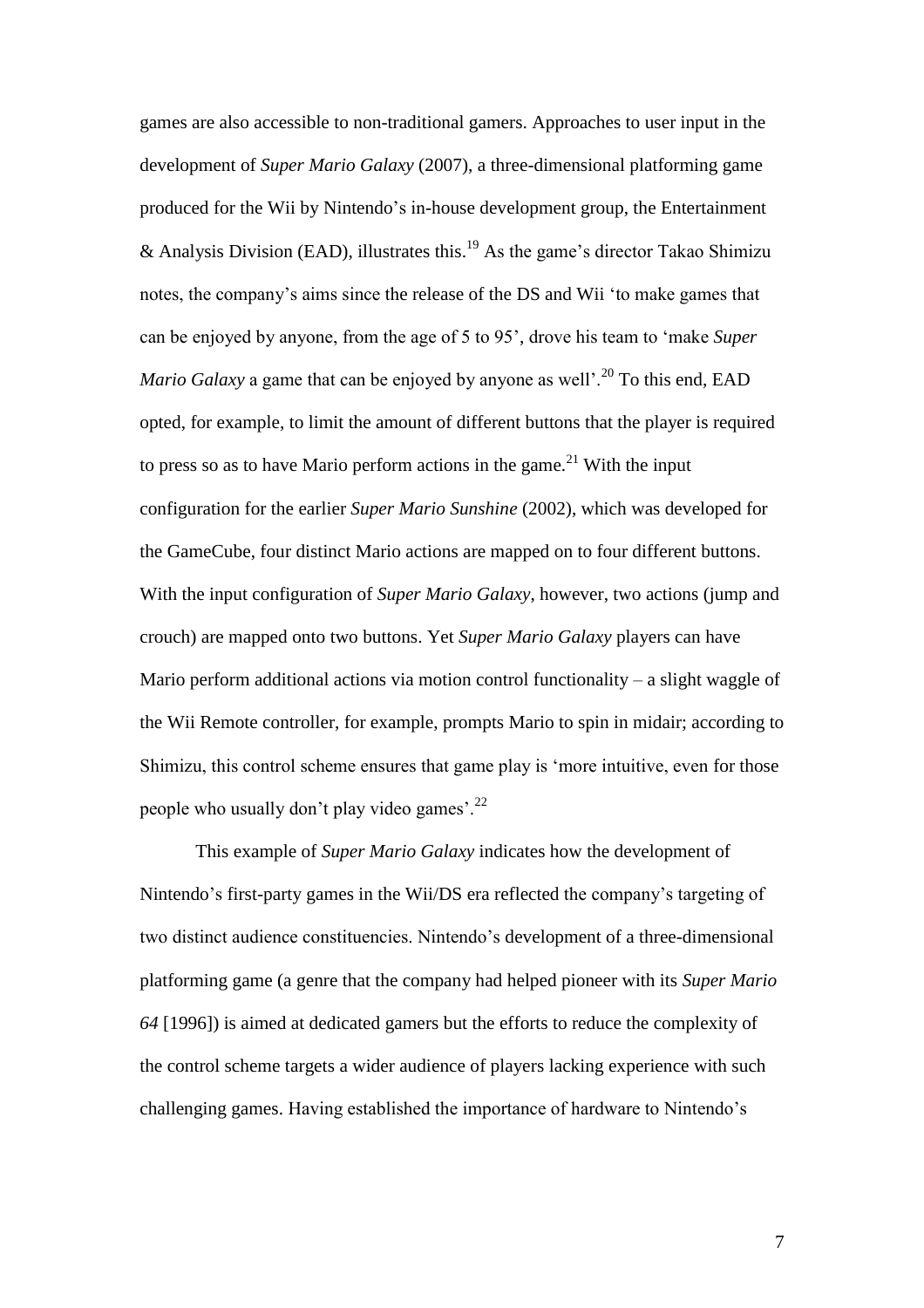marketing strategies, the chapter moves on to specifically consider how aspects of the company's fictional narratives serve these audience-targeting objectives.

This case study focuses on two of Nintendo's most famous video game series: *Super Mario* and *The Legend of Zelda*, appropriate choices given their richer narrative content relative to many other Nintendo games. The study includes not only *Super Mario* and *Legend of Zelda* games developed for DS and Wii, but also those developed for these consoles' successors, the Wii U (launched in 2012) and the 3DS (launched in 2011); each of these latter systems have in many ways been designed to continue Nintendo's objective of addressing "hardcore" players, while also targeting a wider non-traditional gaming audience.<sup>23</sup> As the following case study details, developers of *Super Mario* and *Legend of Zelda* have in recent years consistently relied on a highly specific mode of serial storytelling to strongly engage the former audience segment, while simultaneously not alienating the latter segment.

#### **Seriality in Nintendo Narratives**

Understanding the Nintendo developers' approach to serial storytelling first requires considering more generally how serial texts operate. In the simplest terms, a serial text is a sequence of narratively connected textual instalments, with the distribution of each new instalment usually separated by an interval from the last. The instalments of many serial texts in video games, as well as in film, comics and television, narratively connect on what Robert C. Allen labels the 'syntagmatic axis', meaning that connections form via chains of related events. $^{24}$  A clear example of this type of serial text in video games would be Microsoft's *Halo* series. For example, at the conclusion of *Halo 3* (2007), the game's player character – a cyborg soldier named Master Chief – enters into cryonic sleep within his damaged craft as it drifts in space; at the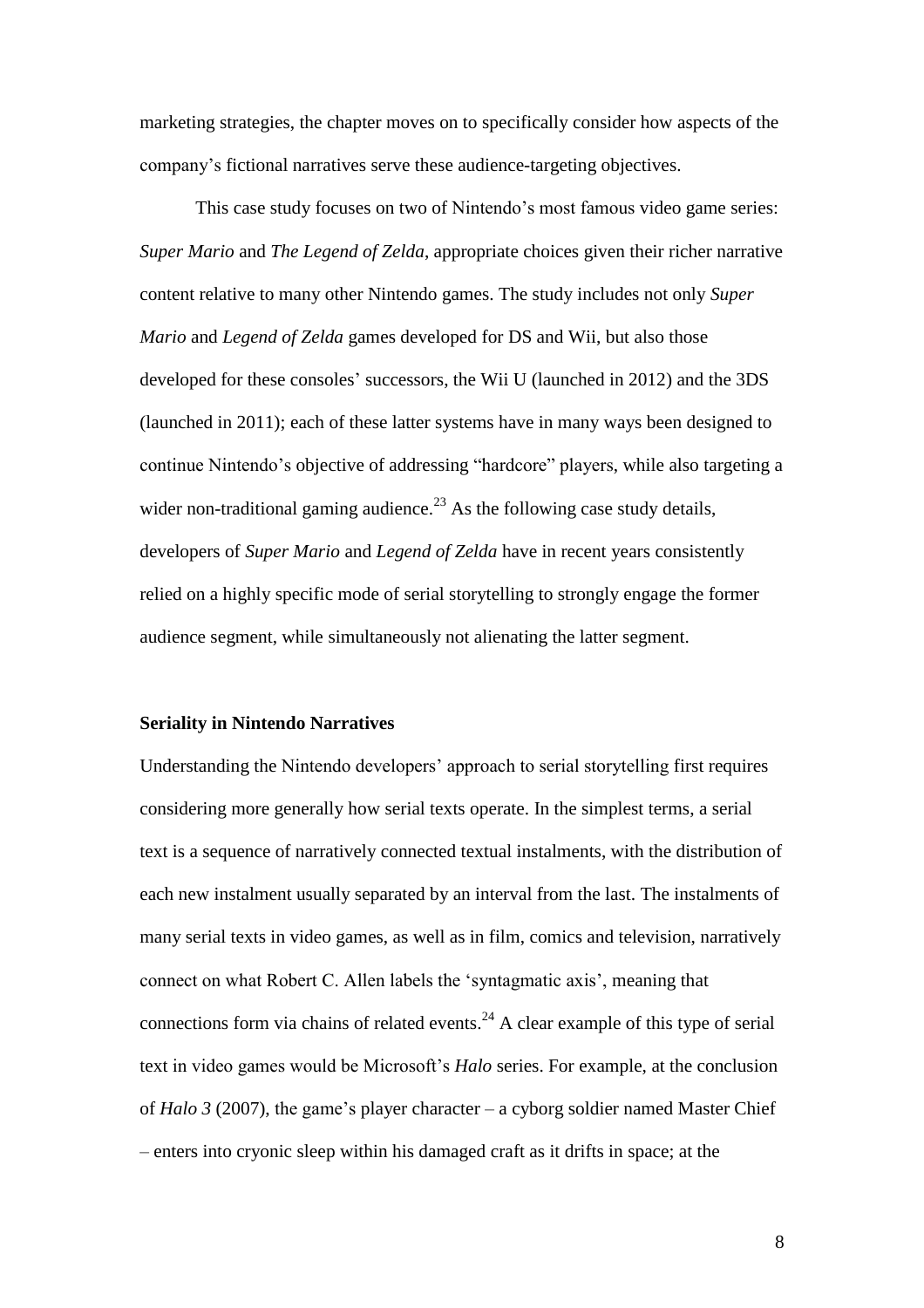beginning of *Halo 4* (2012), Master Chief is awoken from his sleep as enemy alien forces attack his wrecked vessel. These two games thus serially connect via a coherent chronological sequence of related actions within the *Halo* storyworld. For Microsoft, the implementation of the conventional syntagmatic serial mode within the *Halo* series enables it to appeal specifically to a committed "hardcore" gaming audience; the series' sprawling narrative, which not only extends across multiple games, but also tie-in novels and comic books, is appropriate for a target market of highly dedicated consumers who will likely play the series' multiple instalments, and also perhaps engage with its transmedia extensions. The opportunity to delve further into *Halo*'s intricate syntagmatic serial narrative – and discover "what happens next" subsequent to previously played instalments – has the potential to increase the attractiveness of each new *Halo* instalment to consumers within this audience group.

*Super Mario* or *Legend of Zelda* games, however, have always typically avoided making explicit serial connections to other instalments within their respective series along the syntagmatic axis. Each *Super Mario* and *Legend of Zelda* game, if played from beginning to end, typically introduces and concludes a self-contained dramatic conflict. Most (although, not all) *Super Mario* games begin with Bowser's kidnapping of Peach and conclude with Mario's rescue of her. *Legend of Zelda* games, the first of which debuted in Japan in 1986, also often (although, not always) reiterate a similar "damsel in distress" storyline. Many games within the series begin with a magical villain descending upon the peaceful kingdom of Hyrule and kidnapping its princess, Zelda; these games conclude with the player character – the young adventurer, Link – defeating the villain and rescuing Zelda. In Umberto Eco's terms, the narratives of these Nintendo series typically retain an 'iterative' quality; each game represents 'a virtual beginning, ignoring where the preceding event left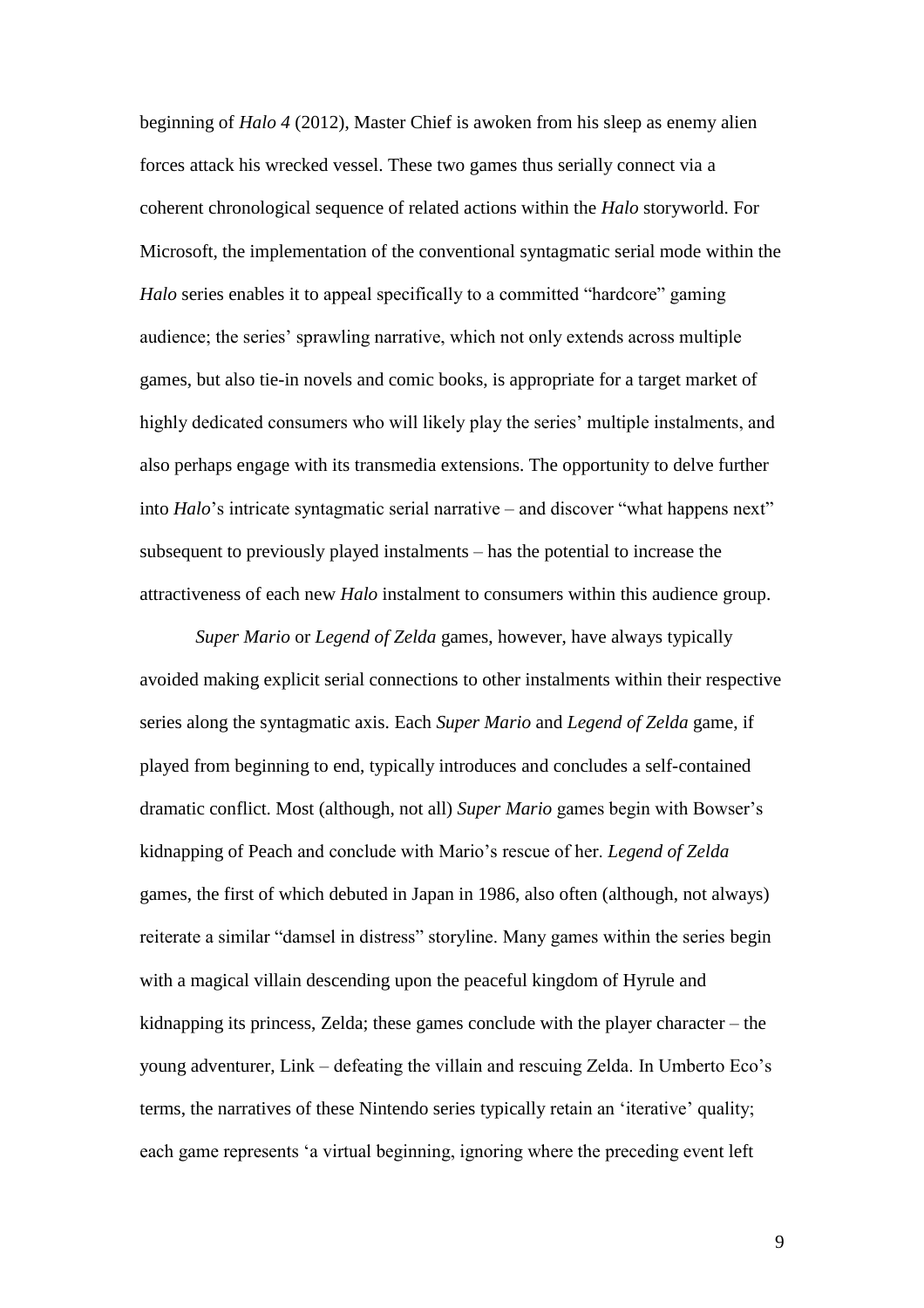off', presenting a self-contained tale that fails to convey a progression of events beyond itself.<sup>25</sup> He observes, 'The very structure of time falls apart [as a consequence of this narrative mode]... that is, the notion of time that ties one episode to another.<sup>26</sup>

Because Nintendo intends that contemporary *Super Mario* and *Legend of Zelda* games attract both an audience of dedicated gamers familiar with these series, but also a far wider audience of non-traditional gamers, adoption of the syntagmatic serial mode would be counterproductive; newcomers, perhaps not only unfamiliar with these series but less committed to gaming in general, might be deterred by the requirement to engage with storylines spanning multiple games. Nintendo therefore continues to refrain from use of this mode. But while the mode's absence complements the company's current aim of appealing to a broad audience the tendency of contemporary instalments within these series to establish strong serial connections along what Allen labels the 'paradigmatic' axis permits Nintendo to appeal to dedicated gamers. Via this axis, associations between the instalments of a series form not via a chronology of depicted events but by inferred thematic parallelism.<sup>27</sup> For example, the Mario-Bowser face-off at the conclusion of *New Super Mario Bros. Wii* does not link up with its analogous scene in the original *Super Mario Bros.* along a syntagmatic axis; yet – due to the strong thematic parallels between them – the scenes do serially connect along a paradigmatic axis.

Nintendo developers' heavy implementation of this serial mode within *Super Mario* and *Legend of Zelda* games can afford dedicated gamers certain pleasures related to their prior knowledge of these series. By reprising narrative elements from previous instalments, these games are able to pleasantly surprise knowledgeable players by varying and/or elaborating upon these repeated elements (as the *Super Mario Bros. Wii* sequence does). Critical responses to these games within the video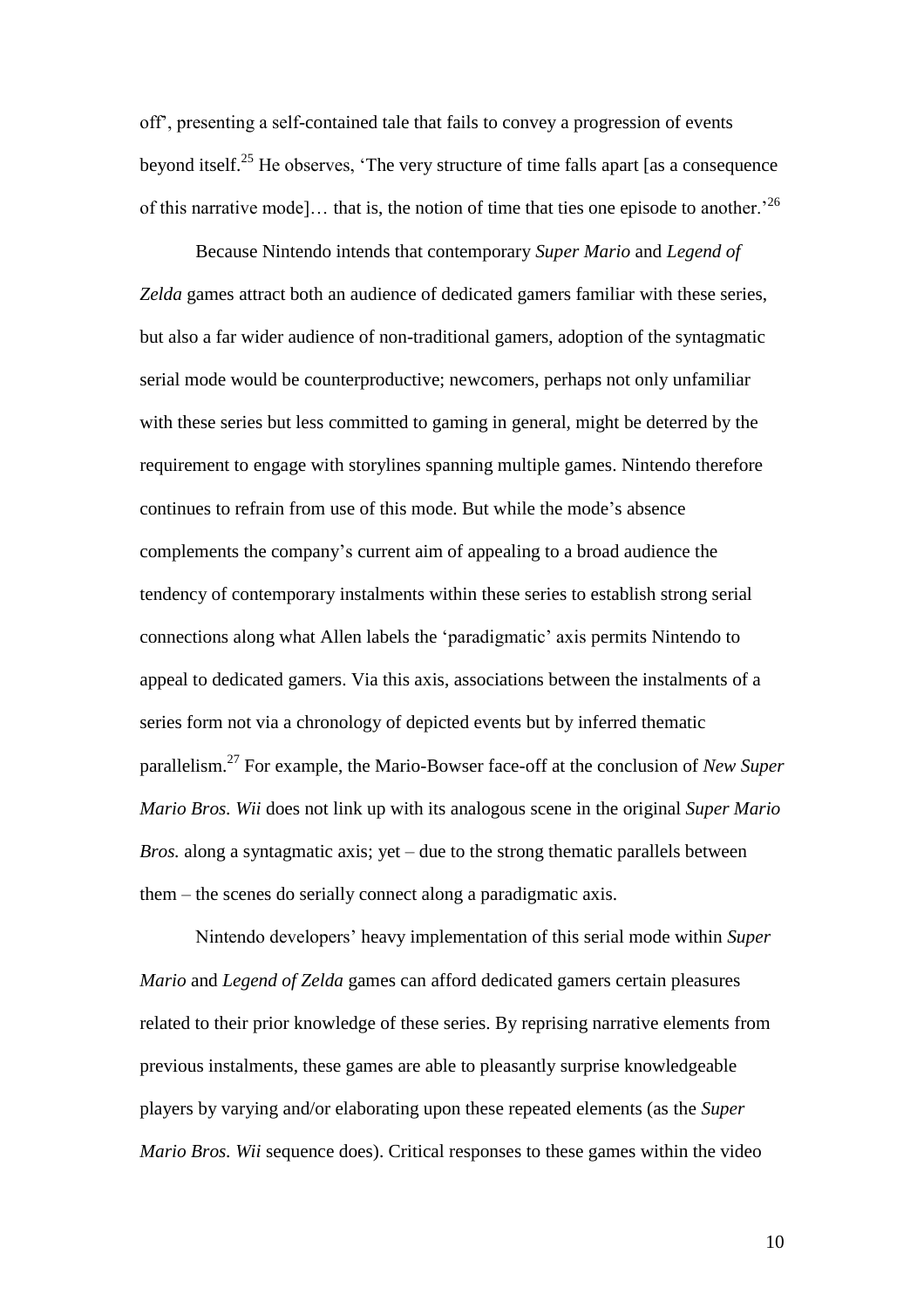game press (which primarily addresses a "hardcore" audience) indeed emphasise this pleasurable potential for players dedicated to these series. *IGN*'s *New Super Mario Bros. U* (2012, for WII U) review, for example, suggests, 'For those of us who have been adventuring through the Mushroom Kingdom [a *Super Mario* setting] for decades, this experience is as much about seeing the clever twists on the formula.<sup>28</sup> *Edge*'s review of *The Legend of Zelda: A Link between Worlds* (2013, for 3DS), a game which replicates much of the storyworld setting of *The Legend of Zelda: A Link to the Past* (1991, for SNES), similarly identifies the gratifications to be had from Nintendo's reworking of the familiar: 'What role does well-trodden ground have in a series trading on the thrill of discovery? Well, Nintendo toys with your memories, sticking to [*A Link to the Past*'s] rough shape only to diverge in surprising ways.' 29 The implementation of the paradigmatic serial mode enables Nintendo to directly appeal to an audience of dedicated gamers while not confusing and/or antagonising a broader less-dedicated audience; indeed these players are unlikely to be even aware of the operation of the paradigmatic serial mode.<sup>30</sup>

It is important to acknowledge that examples of paradigmatic seriality can also be located to varying degrees in pre-Wii/DS *Super Mario* and *Legend of Zelda* games. The rescuing-Peach-from-Bowser narrative goal of the original *Super Mario Bros.* for example, is itself a variation on an earlier Nintendo game, *Donkey Kong* (1981), in which Mario must save a damsel from the clutches of this arcade game's eponymous King Kong-esque villain. What Jones and Thiruvathukal identify as 'a general selfconsciousness with game history at Nintendo' has always filtered into the company's games.<sup>31</sup> But, reflecting its specific audience targeting goals from the Wii and DS era onwards, Nintendo has relied more heavily on the paradigmatic serial mode within the *Super Mario* and *Legend of Zelda* series as the primary means with which to address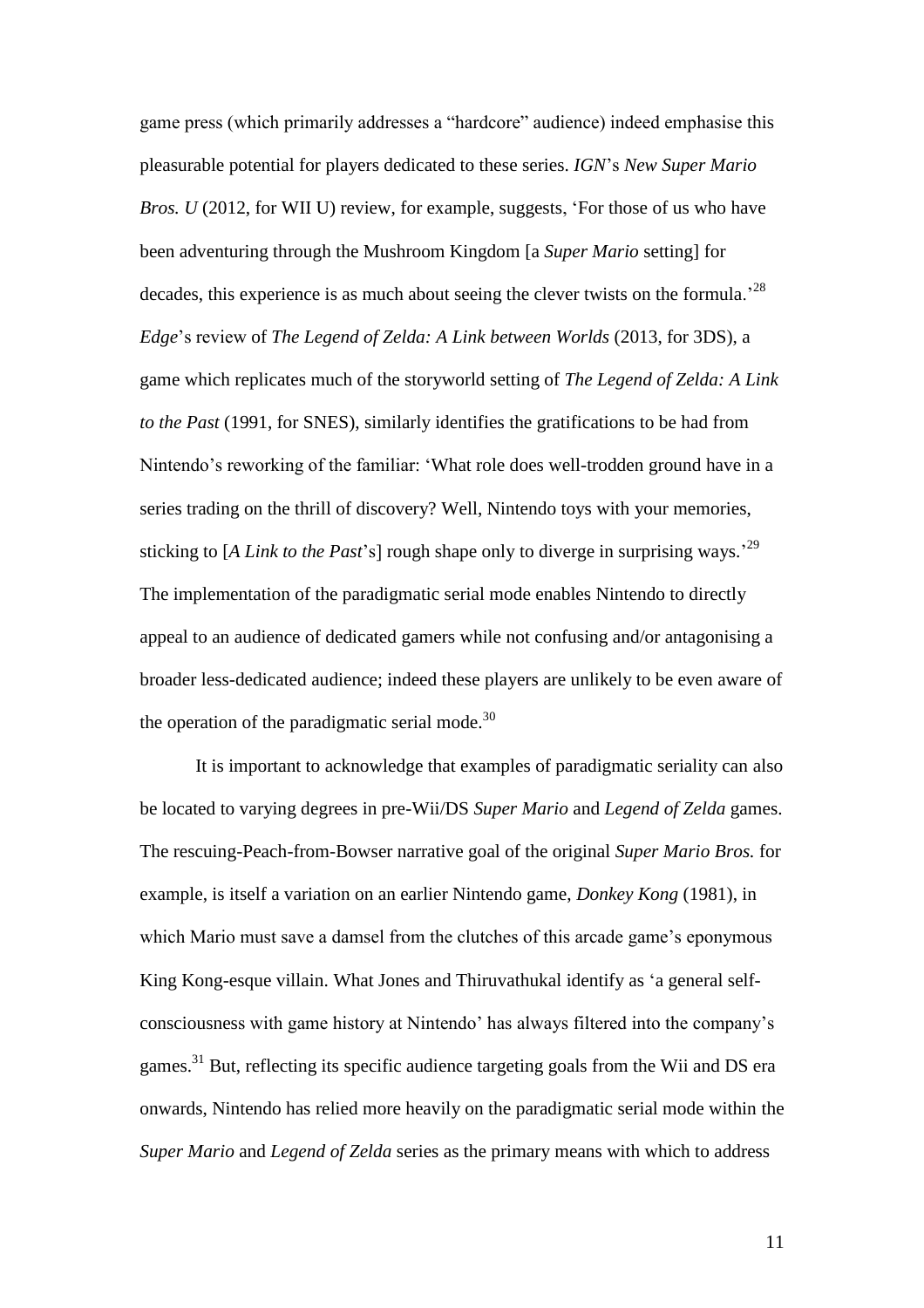dedicated gamers. The heightened use of pastiche concerning prior *Super Mario* and *Legend of Zelda* games to be found in Nintendo's recent output reflects the increased prioritisation of this mode; *New Super Mario Bros.* (2006, for DS) and *New Super Mario Bros. Wii*'s playful yet comprehensive reworking of the series' original game and *The Legend of Zelda: A Link Between World*'s careful and extensive reconstruction of *A Link to the Past*'s storyworld environment are cases in point.

Nintendo's marketing materials attest to the increased prioritisation of the paradigmatic mode. For example, while the box art for the GameCube's *Super Mario Sunshine* emphasises the new storyworld material that the game introduced to the series, the box art for *Super Mario 3D Land* (2011, for 3DS) by contrast emphasises the storyworld material that the game reprises from prior games. The *Sunshine* box advertises Mario's new water-spraying backpack and the new Shine Sprite items he must collect, while the *3D Land* box organises iconic props and characters strongly associated with 1980s and early-1990s *Super Mario* games, such as a green pipe, a brown brick, a gold coin, a Goomba (enemy NPC) and a fire flower "power up", around an image of a leaping Mario. For the non-devotee audience that Nintendo hopes to address, the *3D Land* box might promise a fun, breezy adventure in a colourful playground. The back of the box emphasises its ease of access: it is 'a pick up and play' game that provides 'help… if you find yourself stuck' in the form of ingame items. But for the dedicated gamers that the company simultaneously targets with the same product, this box essentially operates as an inventory list for vintage *Super Mario*. The promise of paradigmatic seriality has become a key selling point in Nintendo's address of dedicated gamers, the company's marketing reflecting the increased centrality of the mode to its in-game narrative strategies.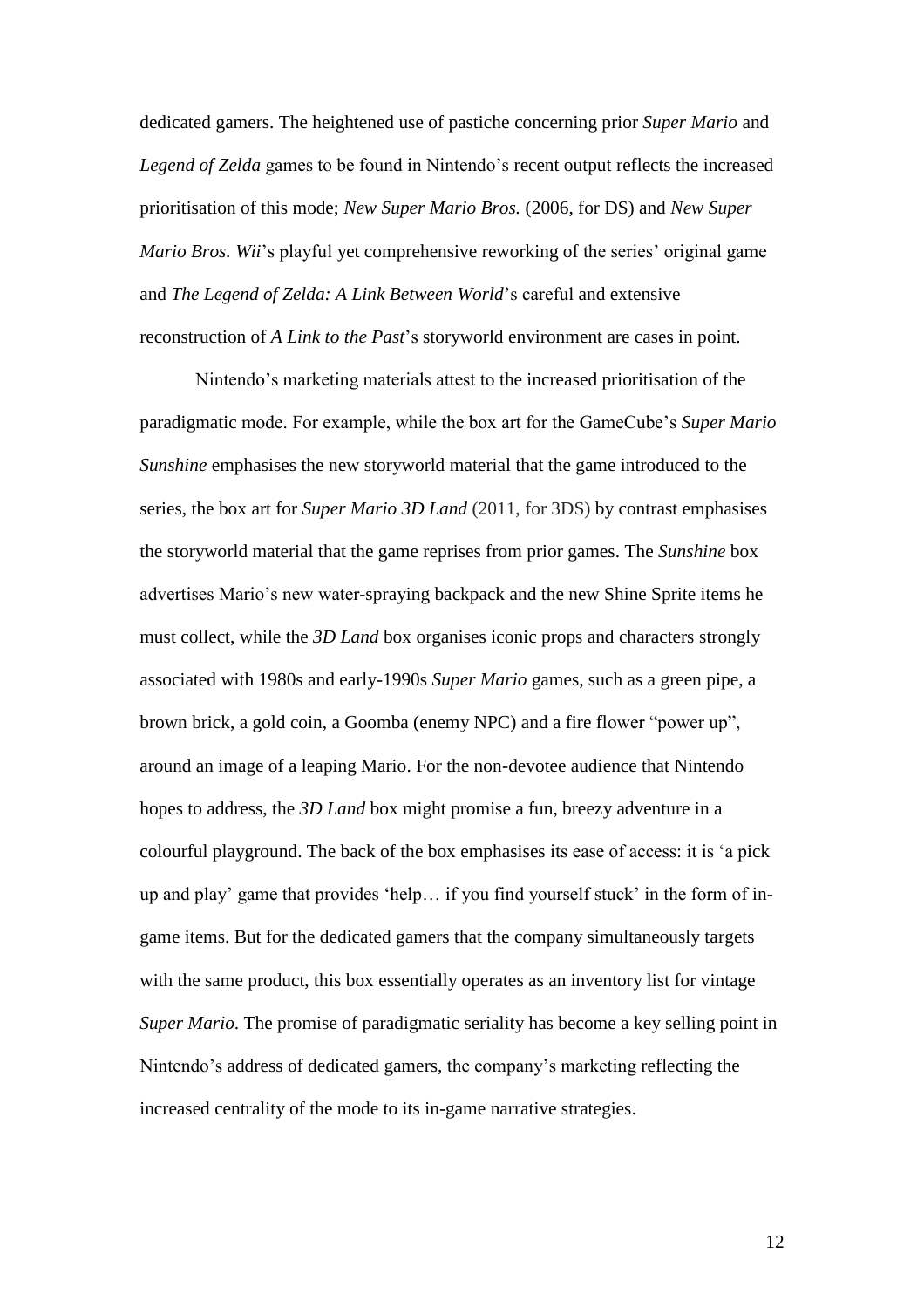This chapter has so far broadly outlined the paradigmatic serial mode on which Nintendo has relied in its development of the *Super Mario* and *Legend of Zelda* series, explaining how it permits the company to simultaneously address the contrasting needs of two distinct target audiences. It next closely explores the specific narrative techniques of paradigmatic seriality that Nintendo implements, examining how developers utilise a range of storyworld components – props, settings and characters –to forge serial connections along the paradigmatic axes of the *Super Mario* and *Legend of Zelda* series.

### **Techniques of paradigmatic seriality in Nintendo narratives**

*The Legend of Zelda: A Link Between Worlds*' technique of establishing paradigmatic links to an earlier game via the reiteration of previously presented settings is common within other contemporary *Legend of Zelda* games as well as contemporary *Super Mario* games. Recent *Super Mario* games, for example, will often combine a similar range of environmental level types, including caves, deserts, ghost houses, snowy mountains and volcanic landscapes; developers often reintroduce musical themes previously associated with particular environmental types, reinforcing paradigmatic association. *New Super Mario Bros.* and *New Super Mario Bros. Wii*, for example, each scores its cave levels with an updated version of the same Koji Kondo composition that accompanies the cave levels of the original *Super Mario Bros.*

Developers of contemporary *Super Mario* and *Legend of Zelda* games, however, not only revisit familiar environments but also use them in new ways. For example, *The Legend of Zelda: Skyward Sword* (2011, for Wii), includes a giant live volcano as an integral part of its landscape, a feature that can be found in certain previous *Legend of Zelda* games. But *Skyward Sword* uniquely uses its volcano as a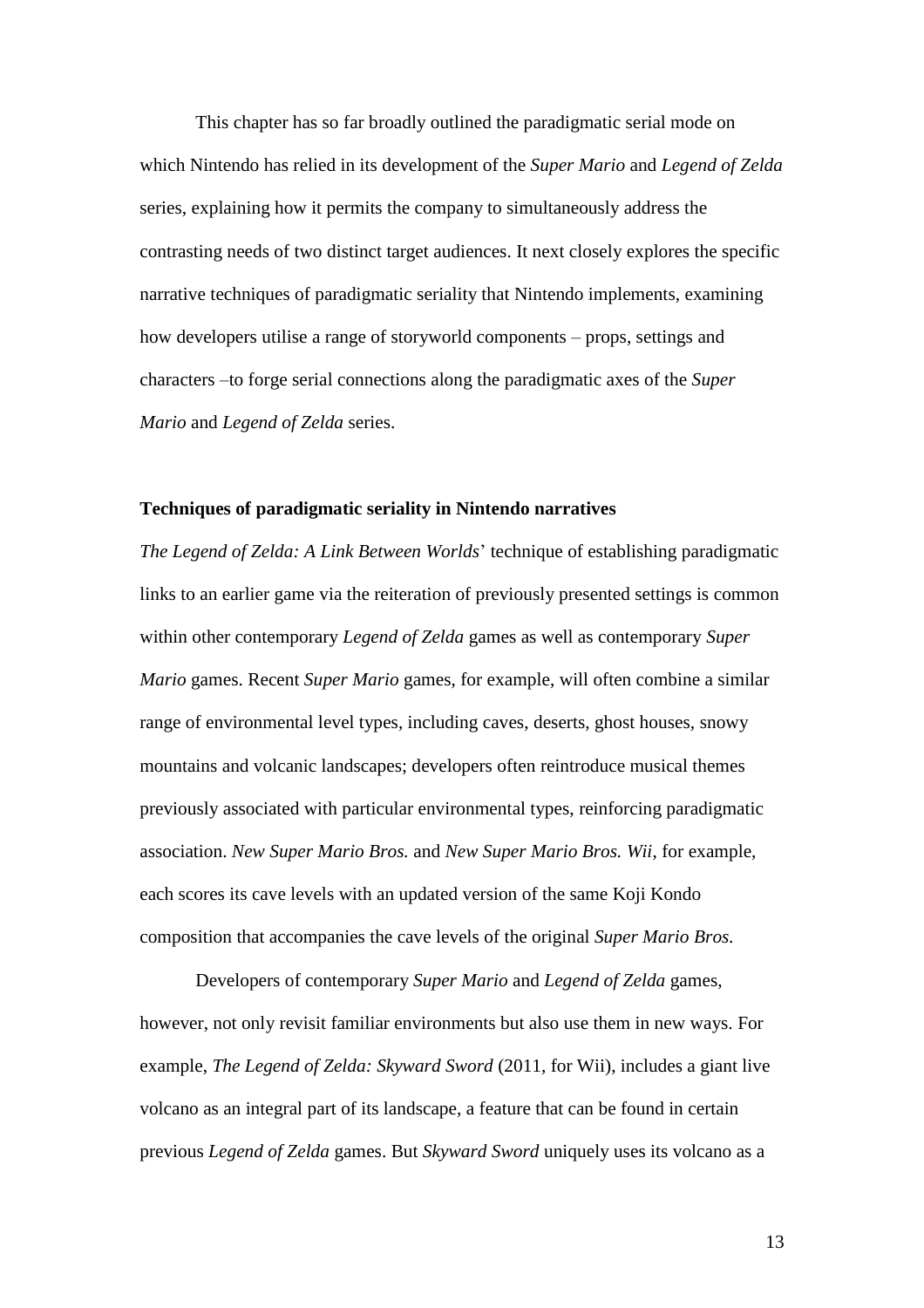complement to the 'sprint dash' mechanic (which the game introduces to the series, and which enables Link to sprint) to innovative effect; as EAD's Kenturo Tominaga, who designed the volcano area, recalls, 'I thought if I combined [sprint dash] with a volcano, with its ups and downs, I could make up something fun based around slopes.'<sup>32</sup> For example, whereas, in *The Legend of Zelda: Ocarina of Time* (1998), Link must negotiate the volcano via a mountain trail, in *Skyward Sword*, Link can sprint directly up the steep side of the volcano, dodging the boulders that Bokoblins (enemy NPCs) roll towards him. *Skyward Sword* reprises a familiar landmark but introduces a novel game play element (the stamina dash) that results in a new kind of storyworld action for the series.

Contemporary *Super Mario* and *Legend of Zelda* games not only utilise familiar settings as a platform on which to stage new kinds of storyworld activity, they also generate striking contrasts between old and new environments that may please dedicated gamers. For example, while, as noted, the over-world landscape of *The Legend of Zelda: A Link between Worlds* does generally emulate that of *The Legend of Zelda: A Link to the Past*, its individual "dungeon" environments, key game play locations throughout the series, have been 'completely redesigned' and bear little relation to those of *A Link to the Past*. <sup>33</sup> This redesign contributes to what Tominaga identifies as the feelings of 'newness and familiarity' that Nintendo wishes to evoke.<sup>34</sup> *Super Mario Galaxy* provides a further example of this strategy of simultaneously achieving 'newness and familiarity'. As has become customary for the series, the game opens with Mario in the Mushroom Kingdom, home to Princess Peach. But after a fleet of spaceships steals Peach's castle (with Peach inside), Mario is blasted into an entirely new environment, outer space, in which he must negotiate for the first time competing gravitational pulls across a constellation of small planets.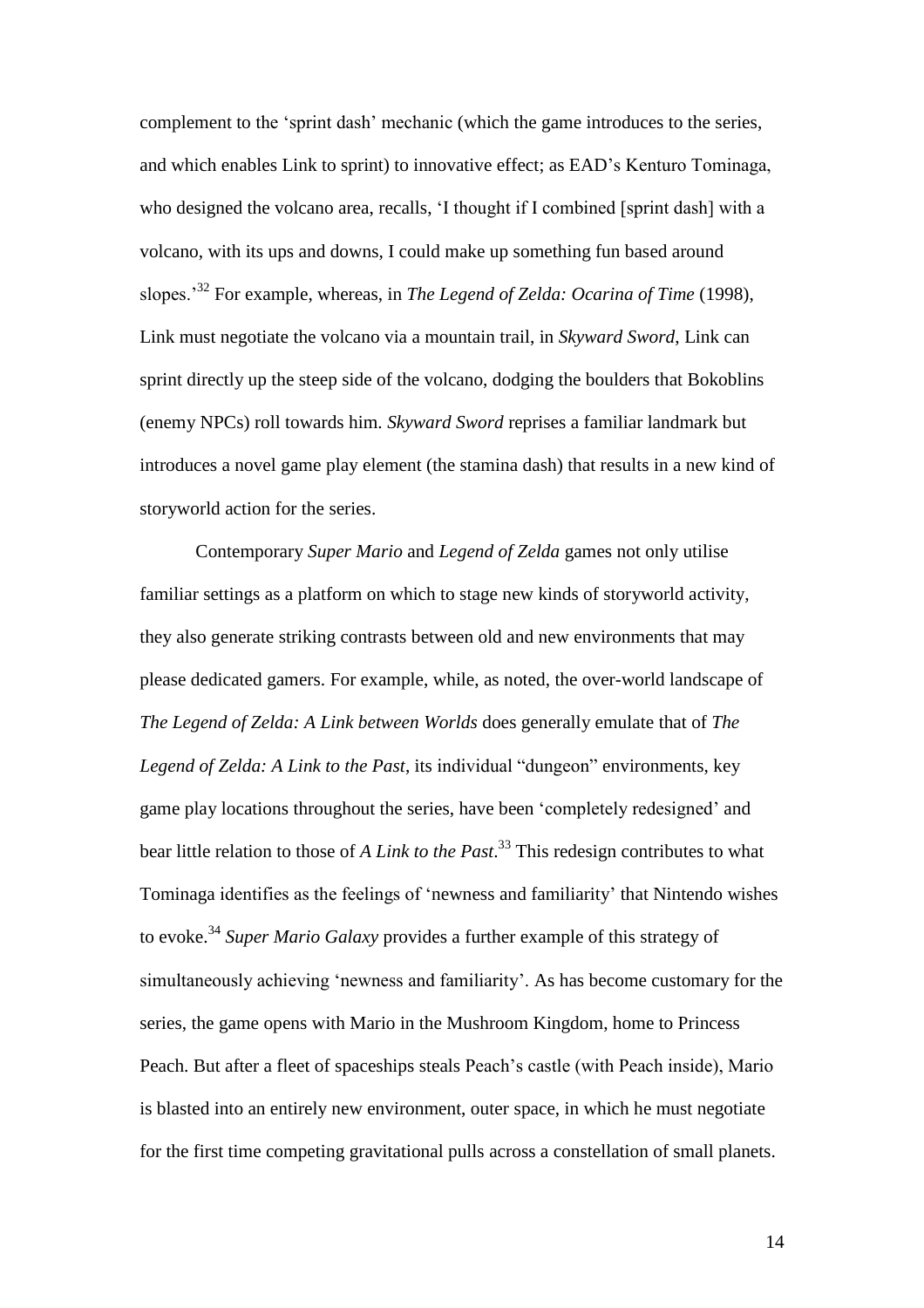Contemporary *Super Mario* and *Legend of Zelda* games also juxtapose the familiar with the new via the characters and props installed within their settings. With regard to characters, *The Legend of Zelda: Skyward Sword*, for example, reprises not only the series-defining characters of Link and Zelda, but also friendly non-playing characters (NPCs), such as the Gorons (a rock-form people who first appear in *Ocarina of Time*), and enemy NPCs such as the Stalfos (skeleton warriors who appear in the original game of the series). A large and diverse cast of new characters debuts next to the familiar ones, including ancient robots, a mole-like people who dwell in the ground, a giant whale-like creature that roams the skies, and an evil harlequinesque demon lord who serves as the narrative's chief antagonist. With regard to props, *Super Mario 3D World* (2013, for Wii U), for example, includes iconic "power-up" items that date back to the original *Super Mario Bros.*, such as the red mushroom, which makes Mario larger, and the fire flower, which allows the player character to hurl fireballs at his foes. But *3D World* also contains innovative "power up" items new to the series, such as the bell, which bestows a cat suit upon Mario, enabling the player character to run up walls, and the double cherry, which permits the player to control multiple Mario clones in one given area at one given time.

Similar to the ways in which these games reprise familiar settings with new forms of game play, they also frequently vary the behaviours of recurring characters and the functions of recurring props. *New Super Mario Bros. 2* (2012, for 3DS), for example, includes a version of the Big Boo enemy NPC – a giant spherical ghost – that first appears in *Super Mario World* (1990, for SNES). As in this earlier game, a Big Boo in *New Super Mario Bros. 2* will slowly approach Mario when the player character's back is turned, immediately halting – and covering its eyes with its hands – the instant Mario turns to face it. But, unique to *New Super Mario Bros. 2*, even if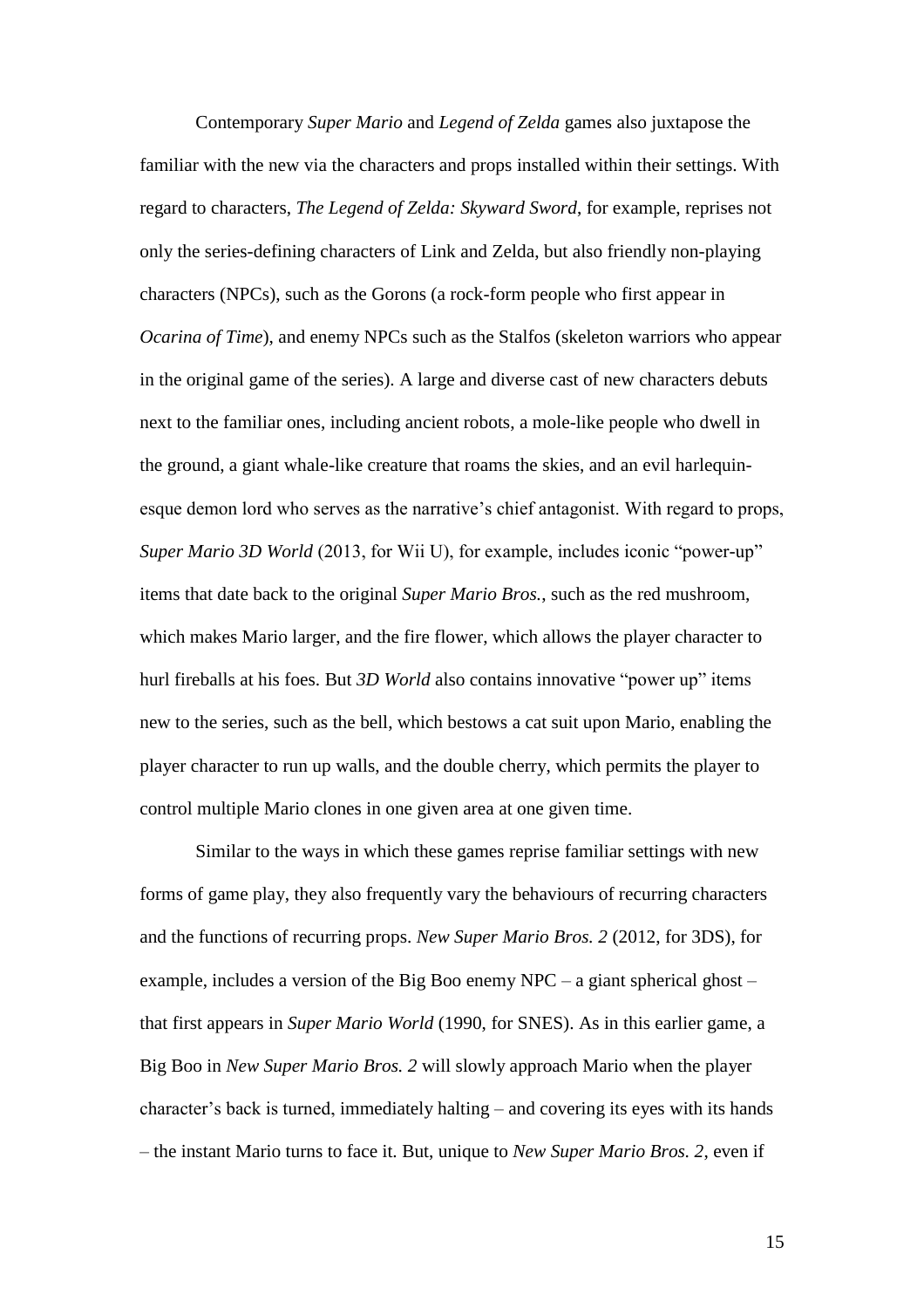Mario does face this enemy, the Big Boo still might peek through his hands and nervously sneak forwards. Such variation of recurring characters is primarily intended to engage those dedicated to the series; regarding the Big Boo's new behaviour, for example, EAD's Masaaki Ishikawa, *New Super Mario Bros. 2*'s art director, notes, 'We thought it might be fun because people familiar with Super Mario games so far may be caught off guard.<sup>35</sup> A similar motivation led to changing the move sets of recurring enemy NPCs in *The Legend of Zelda: Twilight Princess* (2006, for Wii); as EAD's Yoshiyuki Oyama, who designed the game's foes observes, 'Several familiar enemies from previous Zelda games make an appearance…. We have… given them slightly different methods of attack, so both people playing for the first time and experienced Zelda fans will be able to enjoy a fresh challenge.'36

Recurring props are also sometimes reconfigured in ways that might engage dedicated gamers in particular. *Super Mario 3D Land*, for example, includes the iconic coin block – a yellow cube with a question mark on its side – from the original *Super Mario Bros*. As in the original game, if Mario jumps beneath the block in *Super Mario 3D Land*, hitting the object with his head, a gold coin or "power up" item will typically emerge from it. However, in some cases in *3D Land*, if the player has Mario repeatedly bash his head against a block, the item will conceal the player character's head, enabling Mario to negotiate the remainder of the level wearing the block while gold coins continuously eject from it.

This chapter has explored a range of Nintendo's techniques of paradigmatic serilaity but has so far neglected the shifting technologies underpinning these narrative practices. Since the video game console industry's inception in the 1970s, console manufacturers adhere to what John Dovey and Helen W. Kennedy label an 'upgrade culture', ensuring that each generation of hardware platforms marks a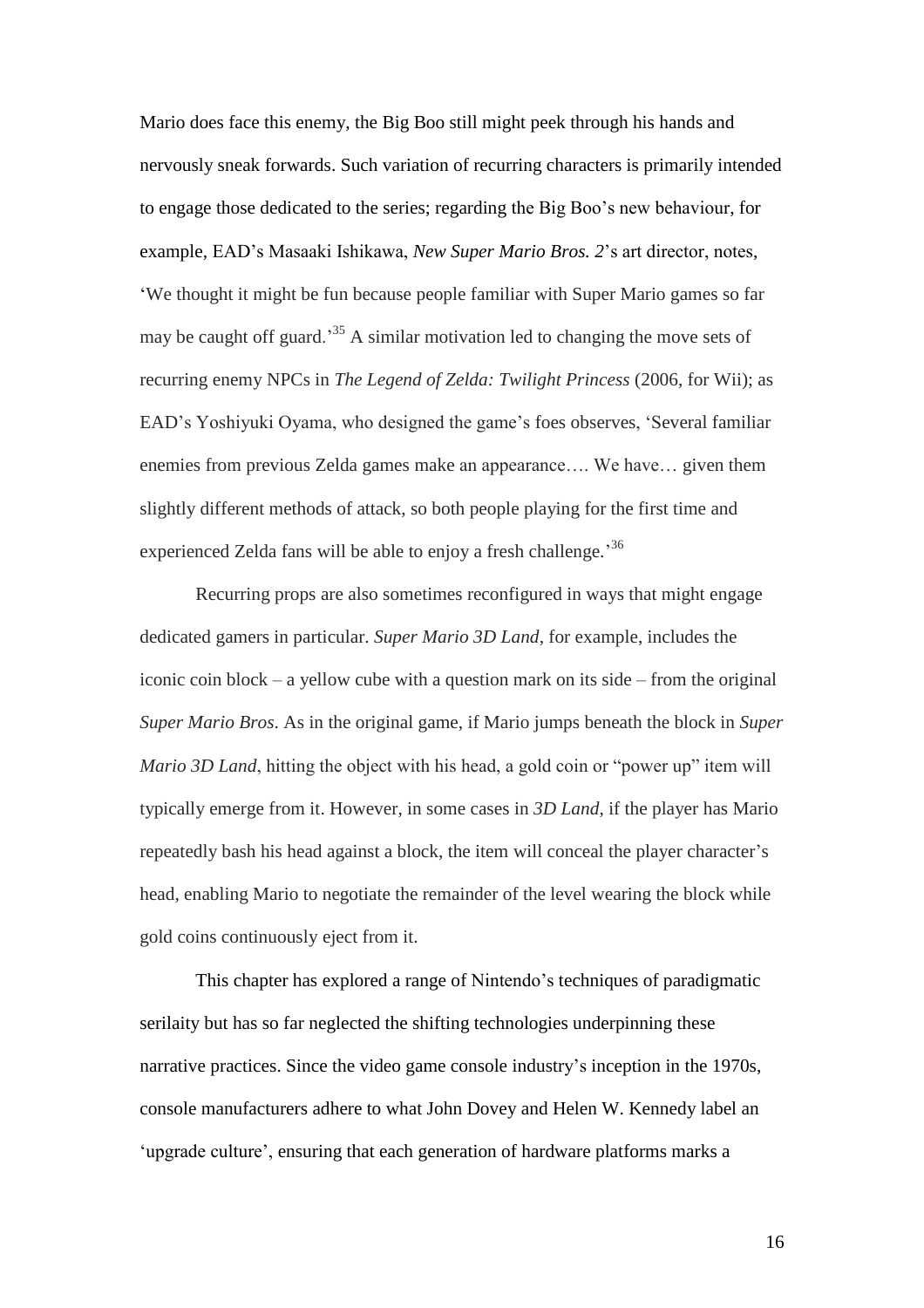technological advance on the last.<sup>37</sup> New generations of console hardware often possess increased sound and graphical capacities and/or new forms of user input. Commercial imperatives drive this industrial activity, as manufacturers strongly rely on technological advances as a means to promote their hardware to consumers. The original PlayStation's ability to render polygonal 3D graphics and the Xbox 360's capacity to deliver "high definition" visuals, for example, were both emphasised in the marketing of the new consoles.<sup>38</sup> Following the GameCube era, however, Nintendo has generally avoided this ongoing "graphical arms race", instead differentiating its hardware on the basis of alternate innovations, such as the DS' touch screen input, the Wii's motion control and the 3DS' stereoscopic 3D display. As the next section details, these innovations in user input and screen display have factored significantly into the company's techniques of paradigmatic seriality.

# **Putting technology into Nintendo's paradigmatic seriality**

EAD's Eiji Aonuma, who manages the software group responsible for new *Legend of Zelda* titles, and who has served as a key creative figure on the series since the late-1990s, emphasises the significance of the particular capabilities of a hardware platform to development. He notes that a key objective in the production of *Legend of Zelda* titles has been developing game play that complements the specific technological affordances of a given console.<sup>39</sup> As noted, EAD has, with regard to the DS' touchscreen and the Wii's motion control inputs, used these technologies to reduce the controller complexity of game play, thus appealing to new console gamers. But Nintendo has also used new technologies as another means of simultaneously appealing to dedicated gamers by consistently integrating new hardware capabilities into its practice of paradigmatic seriality. This section continues to demonstrate how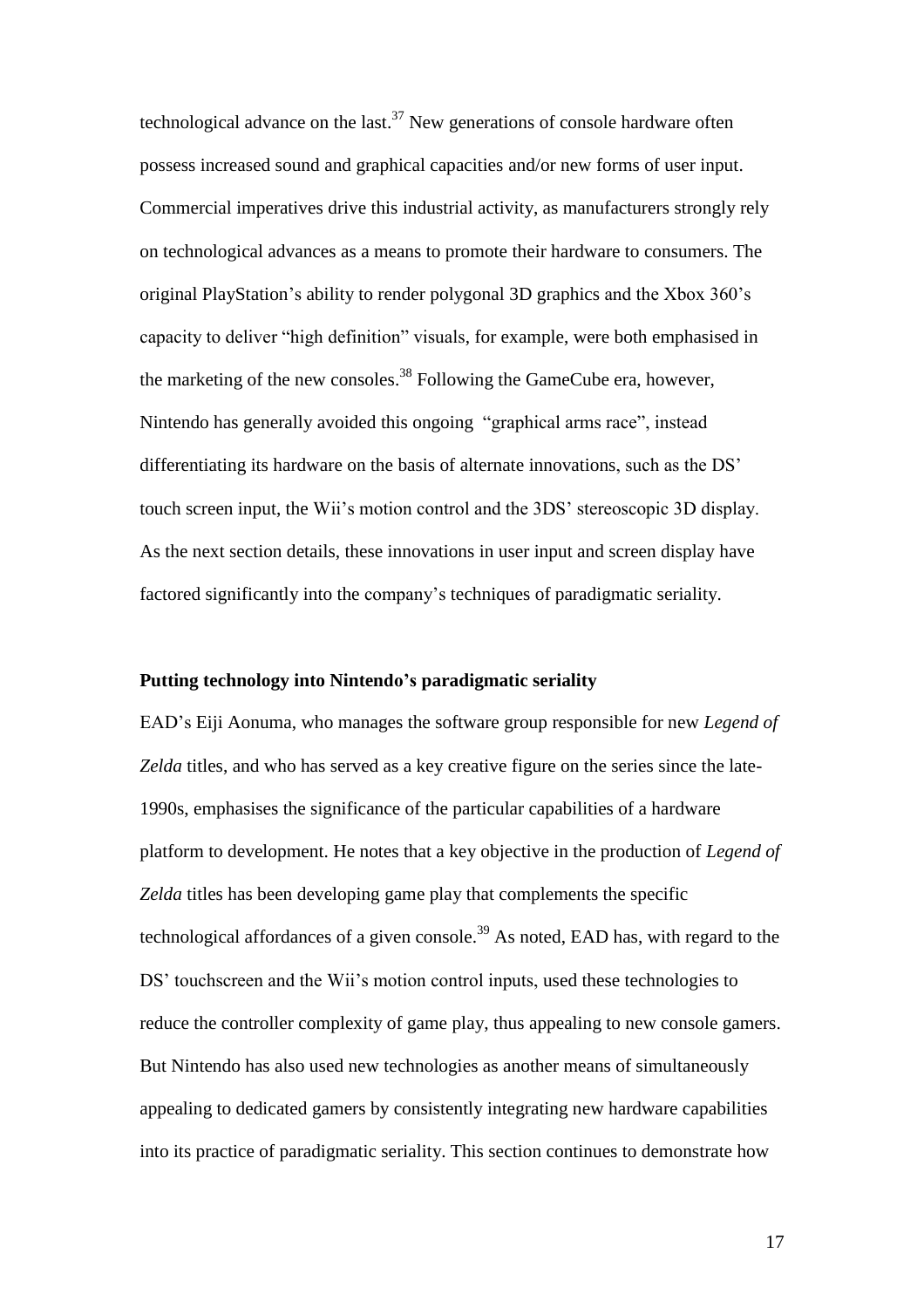new entries in *Super Mario* and *Legend of Zelda* series establish paradigmatic connections through the reprising of storyworld material. But it does so by considering the ways in which the new hardware technologies either permit this storyworld material to function in new ways (via touch screen or motion control input) or be presented in new ways (via 3D stereoscopic display). Nintendo's exploitation of new hardware to provide variations on familiar narrative themes sustains the appeal to dedicated gamers through the paradigmatic serial mode.

Developed for the DS, *The Legend of Zelda: The Phantom Hourglass* (2007), for example, includes a boomerang within Link's tool set, an item that dates back to the original *Legend of Zelda*, yet its host platform's touch-screen input allows the prop to function in a new way. In earlier games, Link's boomerang can only follow straight-line trajectories but in *The Phantom Hourglass* the player can draw a line on the screen to direct the boomerang on a swerving route. Settings are designed to facilitate, and in some circumstances require, this new prop function. For example, within some "dungeons" Link must throw his boomerang around walls so as to hit switches beyond his perspective. EAD's utilisation of the Wii Motion Plus technology in the development of *The Legend of Zelda: Skyward Sword* demonstrates a similar practice of reconfiguring well-established props in line with the affordances of a new technology. An example is Link's use of bombs; in previous *Legend of Zelda* games, the player can merely have Link throw or set down the bombs but in *Skyward Sword*, the player can have Link roll a bomb along the ground via an analogous gesture with the Wii Motion Plus controller. As with the boomerang in *The Phantom Hourglass*, the *Skyward Sword* setting encourages the use of the prop's new function and new kinds of storyworld action. In one location, for instance, Link must skilfully roll a bomb across a slender bridge to demolish a rock dam on the other side.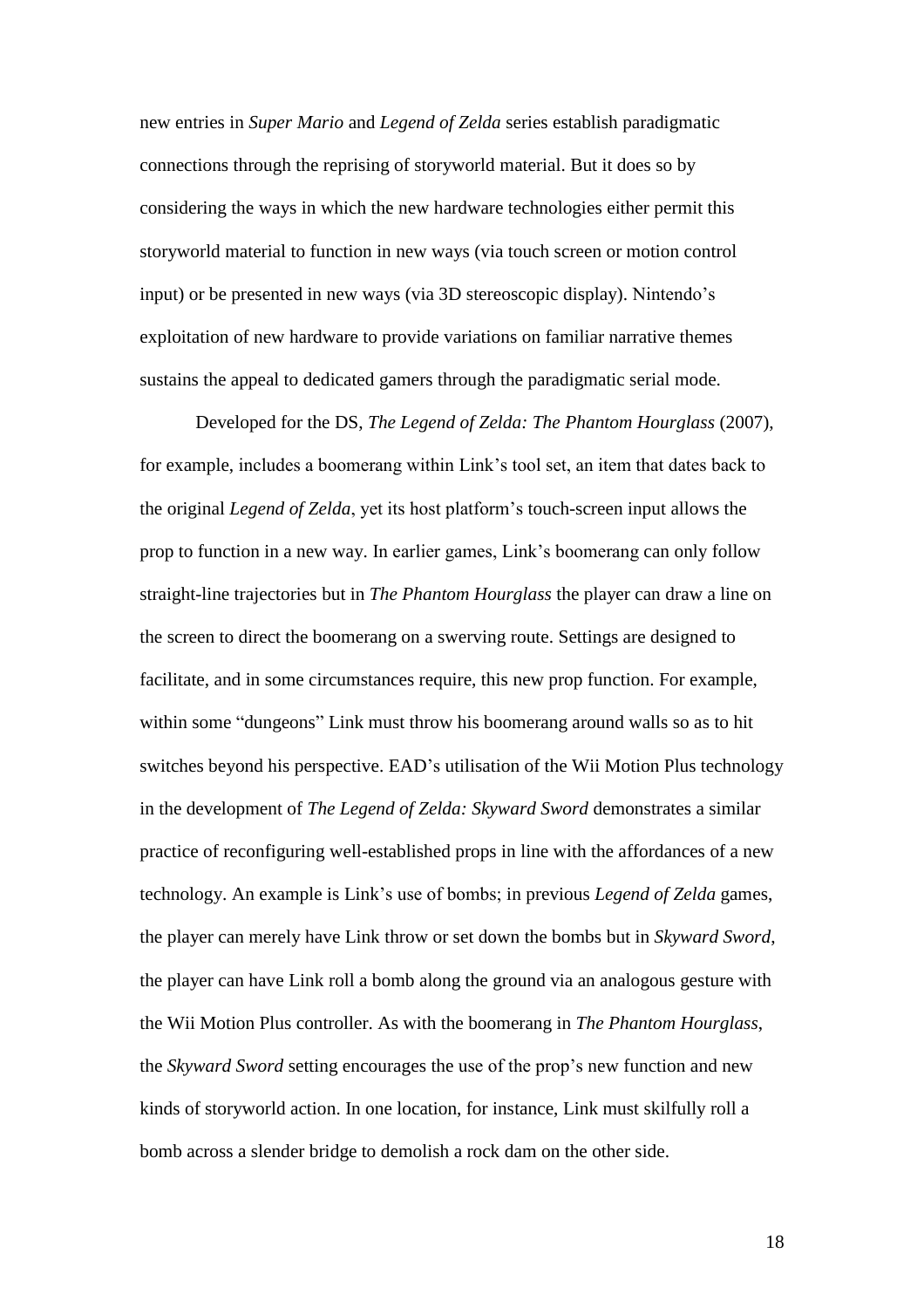In the case of *Super Mario 3D Land*, however, EAD did not prioritise new forms of storyworld action to complement a new platform technology. Utilising the 3DS' stereoscopic 3D display, the studio instead provided new ways to present familiar storyworld action, delivering what the back of the game's box describes as 'Classic Mario action with a modern twist!' <sup>40</sup> Most typically this process involved appropriating particular actions from earlier 2D *Super Mario* titles, such as a giant ball and chain pendulum swinging towards Mario, as in *Super Mario World*, or Bowser breathing fireballs as Mario approaches him, as in *Super Mario Bros. 3* (1988, for NES). But whereas these earlier games present props such as fireballs and pendulums as moving across a two-dimensional plane, *Super Mario 3D Land* alters the perspective on these actions to maximise the hardware's affordances. For example, these same objects are often presented as travelling from the rear of a threedimensional polygonal space towards Mario and the player's perspective and then – due to the 3D stereoscopic effect – beyond the screen's frame. EAD was highly motivated to demonstrate the hardware's 3D capabilities via such storyworld actions. As the game's director, Koichi Hayashida, observed, 'When it comes to stereoscopic 3D, everyone on the team wants to make stuff shoot out at you.<sup>341</sup>

The game's utilisation of the hardware's distinct affordances for the purposes of visual effect reflects a broader tendency within the industry as developers respond to perpetual hardware technology upgrades. A new hardware cycle's games typically invite players to admire their technical mastery of spectacle relative to prior games. *Super Mario 3D Land*, and many other games that revel in spectacular imagery, thus operate, suggests Andrew Mactavish, as 'virtuoso performance[s] of technological expertise'.<sup>42</sup> Yet EAD's pursuit of technologically-enabled spectacle was tied to its wider techniques of paradigmatic seriality, as the studio typically achieved its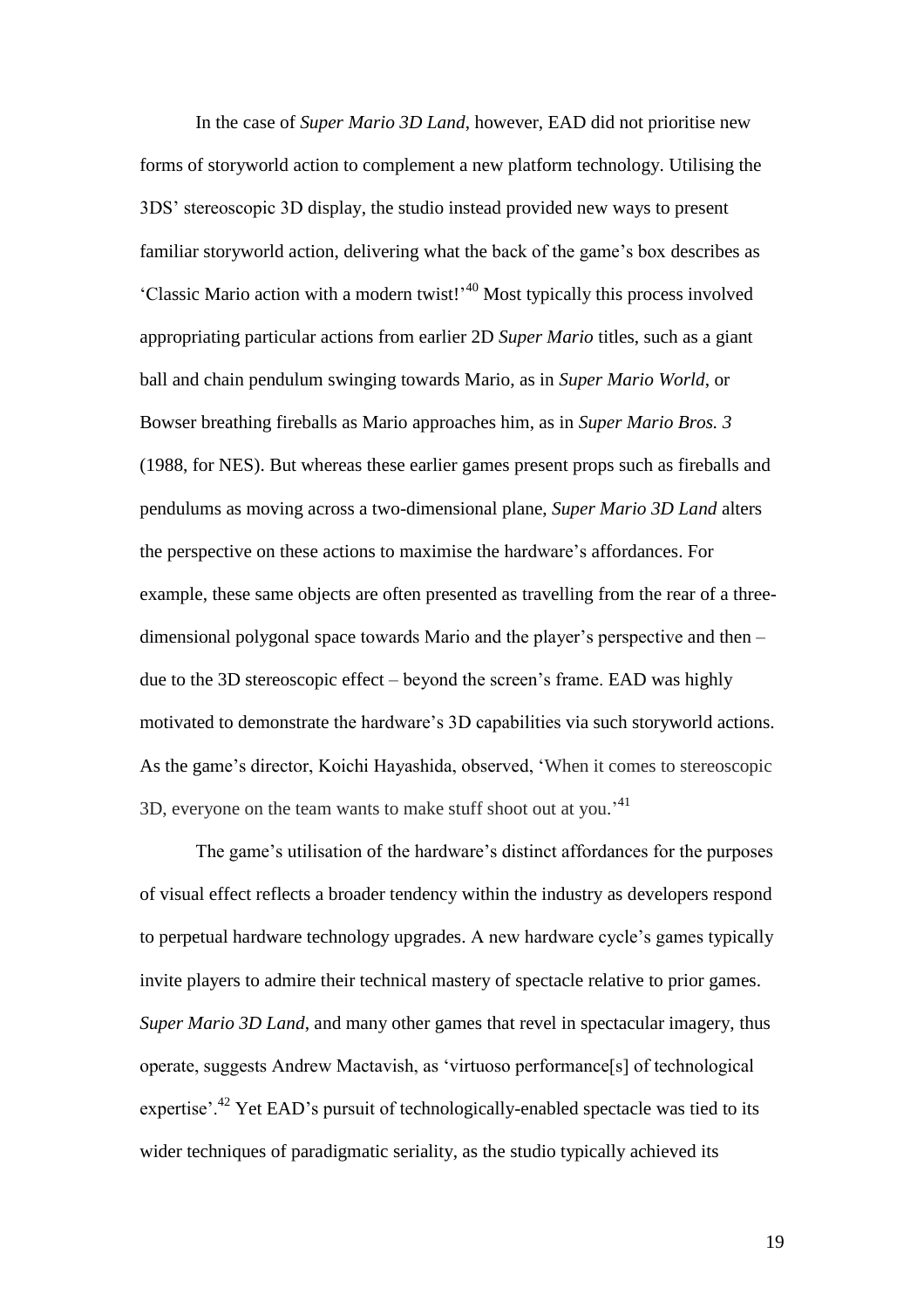stereoscopic 3D effects via the reworking of storyworld material (particular characters, props and actions) sourced from prior *Super Mario* games. In line with these wider techniques, and in ways akin to *Skyward Sword* and *The Phantom Hourglass*, *3D Land* utilises the distinct affordances of its hardware platform as a means to evoke paradigmatic serial connections within its series; in so doing it invites dedicated gamers to gain pleasure from the variations on earlier narrative that it provides.<sup>43</sup>

# **Conclusion**

In his public pronouncements, Iwata emphasises the significance of the particular preferences and competencies of audience groups to Nintendo's content creation:

The final goal of a product is to resonate with and be accepted by people. You can't just force your way through. By saying 'the point is to be accepted', I mean, if you go to a customer with your idea and you realize they don't understand it, it's more important that they do and you should shift your idea. … Nintendo developers are extremely insatiable when it comes to whether

what they make resonates with customers or not.<sup>44</sup>

This chapter's focus on narrative illustrates some of the ways that Nintendo's prioritisation of audience requirements within development factors into its video games. It shows how Nintendo was able to simultaneously address the contrasting requirements of two distinct audience groups via its reliance on the paradigmatic serial mode. The company consistently appealed to dedicated players via the reprising and reformulating of *Super Mario* and *Legend of Zelda* storyworld materials, while ensuring that these narrative practices would not dissuade the wider audiences it wanted to target with the same content.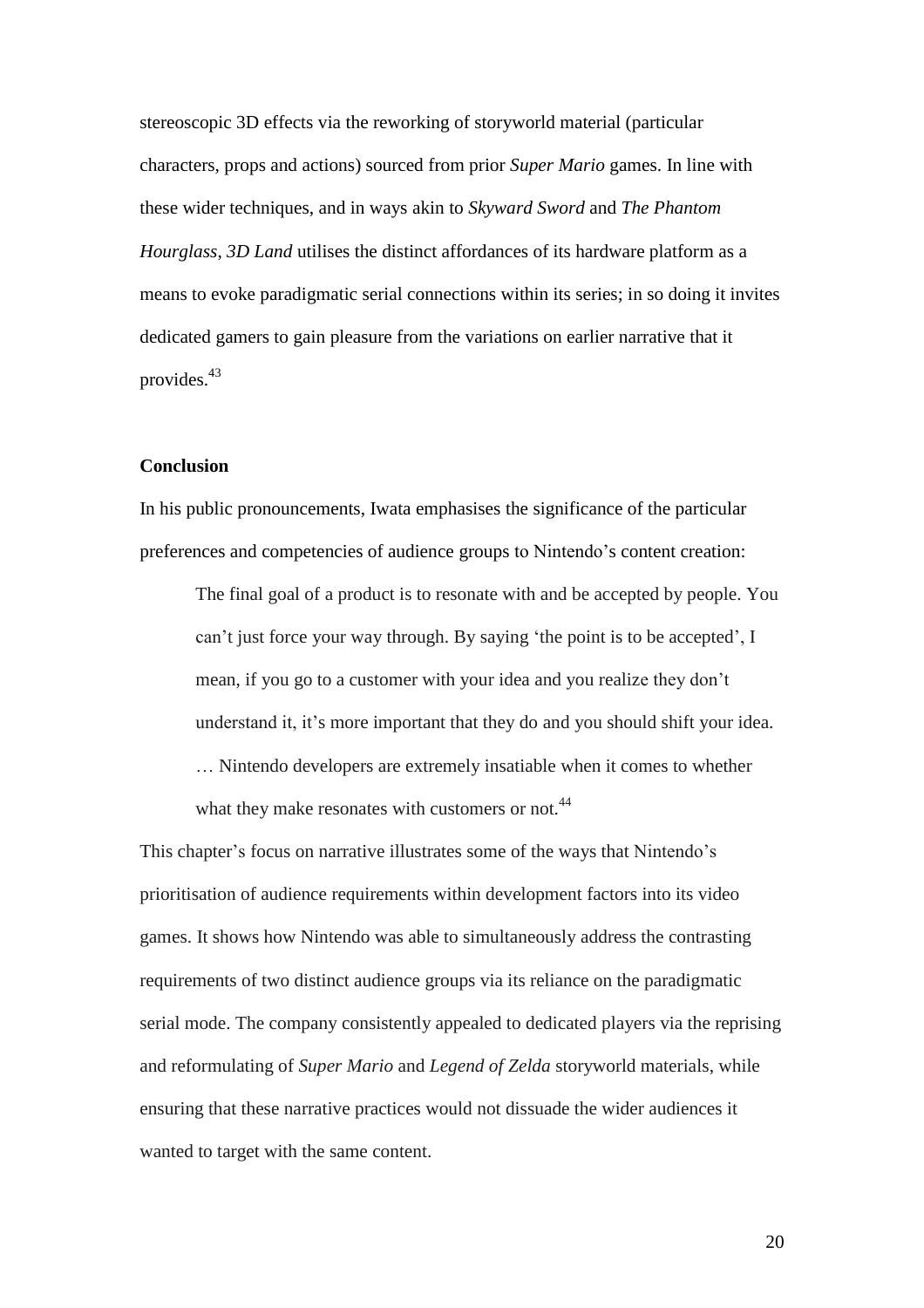By adopting a historical poetics approach, this chapter demonstrates the contingency of video game narrative elements upon production conditions. Yet the current Nintendo context should not be considered representative of the console market or the wider video game industry more generally; instead it should be regarded as one distinct set of production conditions among many within a heterogeneous global marketplace. Further work is therefore needed to map the connections between the medium's diversity of industrial contexts and the content it generates.

#### **Notes**

 $\overline{a}$ 

 $1$  This overriding narrative goal is not made explicit within the game itself, but rather by its accompanying instruction manual.

 $2^{2}$  For further understanding concerning the term "hardcore" within a video game context, see Jesper Juul, *A Casual Revolution: Reinventing Video Games and their Players* (Cambridge: The MIT Press, 2010), 8-10.

<sup>&</sup>lt;sup>3</sup> On the pleasures to be gained from the combination of repetition of and variation on narrative within a series, see Umberto Eco, *The Limits of Interpretation* (Bloomington: Indiana University Press, 1990), 91-93. For more on patterns of variation and repetition in narrative, see Omar Calabrese, *Neo Baroque: A Sign of the Times*, trans. Charles Lambert (Princeton: Princeton University Press, 1992), 27-46; Angela Ndalianis, *Neo Baroque Aesthetics in Contemporary Entertainment* (Cambridge: The MIT Press, 2004), 71-107.

<sup>4</sup> For more on the term and concept of 'storyworlds', see David Herman, *Story Logic: Problems and Possibilities of Narrative* (Lincoln: University of Nebraska Press, 2002), 13-14.

<sup>5</sup> Henry Jenkins, 'Game Design as Narrative Architecture', in *First Person: New Media as Story, Performance and Game*, eds Noah Wardrip-Fruin and Pat Harrigan (Cambridge: MIT, 2004), 118-130; Jesper Juul, *Half Real: Video Games between Real Rules and Fictional Worlds* (Cambridge: The MIT Press, 2005); Marie-Laure Ryan, *Avatars of Story* (Minneapolis: University of Minnesota Press, 2006), 181-203; Gordon Calleja, *In-Game: From Immersion to Incorporation* (Cambridge: The MIT Press, 2011), 113-133; Astrid Ensslin, *The Language of Gaming* (Basingstoke: Palgrave Macmillan, 2012), 142-157.

<sup>&</sup>lt;sup>6</sup> On use of the historical poetics approach in film and television, see David Bordwell, 'Historical Poetics of Cinema', in *The Cinematic Text: Methods and Approaches*, ed. R. Barton Palmer (New York: AMS Press, 1989), 369-398; Jason Mittell, *Complex Television: The Poetics of Contemporary Television Storytelling* (New York: NYU Press, forthcoming).

 $7$  For more on the industrial organisation of the console market, see Jon Dovey and Helen W. Kennedy, *Game Cultures: Computer Games as New Media* (Maidenhead: Open University Press, 2006), 43-62. <sup>8</sup> Dominic Arsenault, 'Company Profile: Nintendo', *The Video Game Explosion: A History from Pong* 

*to PlayStation and Beyond*, ed. Mark J. P. Wolf (Westport: Greenwood Press, 2008), 113-114.  $9$  Nintendo has, in contrast, sustained its dominance over the handheld video game console market ever

since the introduction of its first Game Boy system in 1989. Ibid.

<sup>10</sup> P. J. Huffstutter, 'Nintendo Sees Profit Slump on Weak GameCube Sales', *Los Angeles Times*, 8 April 2003, http://articles.latimes.com/2003/apr/08/business/fi-nintendo8.

<sup>11</sup> Daniel Sloan, *Playing to Wiin: Nintendo and the Video Game Industry's Greatest Comeback* (Hoboken: Wiley, 2011), 34-36.

 $12$  Ibid.

<sup>13</sup> Ibid., 101-102.

<sup>14</sup> Steven E. Jones and George K. Thiruvathukal, *Codename Revolution: The Nintendo Wii Platform* (Cambridge: The MIT Press, 2012), 30-31.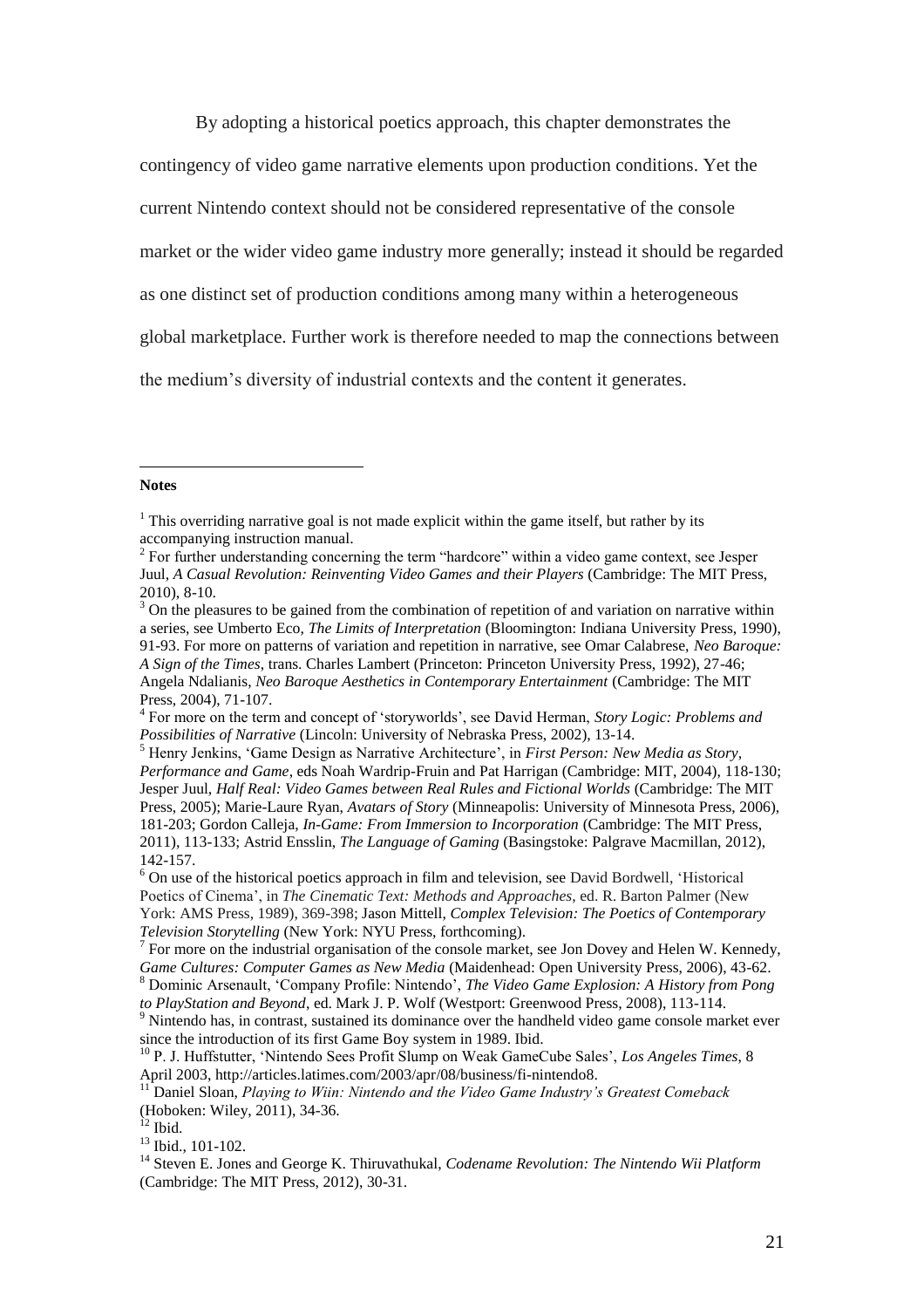$\overline{a}$ <sup>15</sup> Ibid., 53-77, 118; Juul, *A Casual Revolution*, 103-128.

<sup>16</sup> Jones and Thiruvathukal, *Codename Revolution*, 31, 79-80.

 $17$  The high critical regard for certain contemporary Nintendo games within the dedicated gaming press reflects their continued appeal to "hardcore" audience constituencies. For example, *Edge* named *The Legend of Zelda: Skyward Sword* its 'Game of the Year' for 2011, while *Eurogamer* awarded the same accolade to *Super Mario 3D World* for 2013. Edge Staff, 'The 2011 Edge Awards: Mainstream', *Edge*, 6 January 2012, http://www.edge-online.com/features/2011-edge-awards-mainstream/; Martin

Robinson, 'Eurogamer's Game of the Year 2013', *Eurogamer*, 30 December 2013,

http://www.eurogamer.net/articles/2013-12-30-eurogamers-game-of-the-year-2013.

<sup>18</sup> Satoru Iwata, 'Iwata Asks. The Legend of Zelda: Twilight Princess. Each Philosophy Benefits from the Existence of the Other', Nintendo.com, date accessed: 25 February 2014,

http://iwataasks.nintendo.com/interviews/#/wii/twilight\_princess/0/8.

 $19 \text{ In a 3D platforming game the action takes place in a three-dimension space, as opposed to on a two$ dimensional plane.

<sup>20</sup> Satoru Iwata, 'Iwata Asks. Super Mario Galaxy. Volume 1: The Producer and Director. From 5 to 95', Nintendo.com, date accessed: 23 February 2014,

http://iwataasks.nintendo.com/interviews/#/wii/super\_mario\_galaxy/0/3.

<sup>21</sup> Satoru Iwata, 'Iwata Asks. Super Mario Galaxy. Volume 1: The Producer and Director. A Mario Even Beginners Can Play', Nintendo.com, date accessed: 22 February 2014,

http://iwataasks.nintendo.com/interviews/#/wii/super\_mario\_galaxy/0/2.

 $22$  Ibid.

<sup>23</sup> President of Nintendo Europe Saturo Shibata, for example, noted that he wanted the handheld 3DS system 'to appeal to long time gamers and newcomers'. Nick Jones, '3DS to appeal to new and old gamers', *NowGamer*, 19 January 2011,

http://www.nowgamer.com/news/919475/nintendo\_3ds\_to\_appeal\_to\_new\_and\_old\_gamers.html. <sup>24</sup> Robert C. Allen, *Speaking of Soap Operas* (Chapel Hill: University of North Carolina Press, 1985), 69.

<sup>25</sup> Umberto Eco, *The Role of the Reader: Explorations in the Semiotic in Texts* (London: Hutchinson & Co., 1981), 117. <sup>26</sup> Ibid., 113-114. There are exceptions to this rule. *The Legend of Zelda: Majora's Mask* (2000, for

Nintendo 64) strongly evokes serial connections along a syntagmatic axis, explicitly suggesting that its events follow soon after those of *The Legend of Zelda: Ocarina of Time* (1998, for Nintendo 64). Paratextual material furthermore suggests that all *Legend of Zelda* games connect along the syntagmatic axis to form a single branching timeline (involving multiple storyworld realities), but such syntagmatic connections are rarely explicitly evoked within the games. For more on this timeline, see Patrick Thorpe, ed., *The Legend of Zelda: Hyrule Historia*, trans. Michael Gombos, Takahiro Moriki, Heidi Plechl, Kumar Sivasubramanian, Aria Tanner and John Thomas (Milwaukie: Dark Horse Books, 2013), 68-136.

<sup>27</sup> Allen, *Speaking of Soap Operas*, 69-71.

<sup>28</sup> Richard George, 'New Super Mario Bros. U Review', *IGN*, 15 November 2012,

http://uk.ign.com/articles/2012/11/15/new-super-mario-bros-u-review.

<sup>29</sup> Edge Staff, 'The Legend of Zelda: A Link between Worlds Review', *Edge*, 14 November 2013, http://www.edge-online.com/review/the-legend-of-zelda-a-link-between-worlds-review/.

 $30$  For discussion of producers (in other media) making efforts to conceal from "casual" audiences the serial narrative connections between the texts of a given series, see Matt Hills, 'Absent Epic, Implied Story Arcs, and Variation on a Narrative Theme: *Doctor Who* (2005-2008) as Cult/Mainstream Television', in *Third Person: Authoring and Exploring Vast Narratives*, eds Pat Harrigan and Noah Wardrip-Fruin (Cambridge: The MIT Press, 2009), 333-342; Anthony N. Smith, 'Media Contexts of Narrative Design: *Dimensions of Specificity* within Storytelling Industries' (PhD diss., University of Nottingham, 2013), 195-205.

<sup>31</sup> Jones and Thiruvathukal, *Codename Revolution*, 18.

<sup>32</sup> Satoru Iwata, 'Iwata Asks. The Legend of Zelda: Skyward Sword. Volume 3. The Dense Volcano and Enemy Monsters', Nintendo.com, date accessed: 19 February 2014,

http://iwataasks.nintendo.com/interviews/#/wii/zelda-skyward-sword/2/0.

<sup>33</sup> Satoru Iwata, 'Iwata Asks. The Legend of Zelda: A Link between Worlds. A Challenge from the Developers', Nintendo.com, date accessed: 26 February 2014,

https://iwataasks.nintendo.com/interviews/#/3ds/a-link-between-worlds/0/6.

 $^{34}$  Ibid.